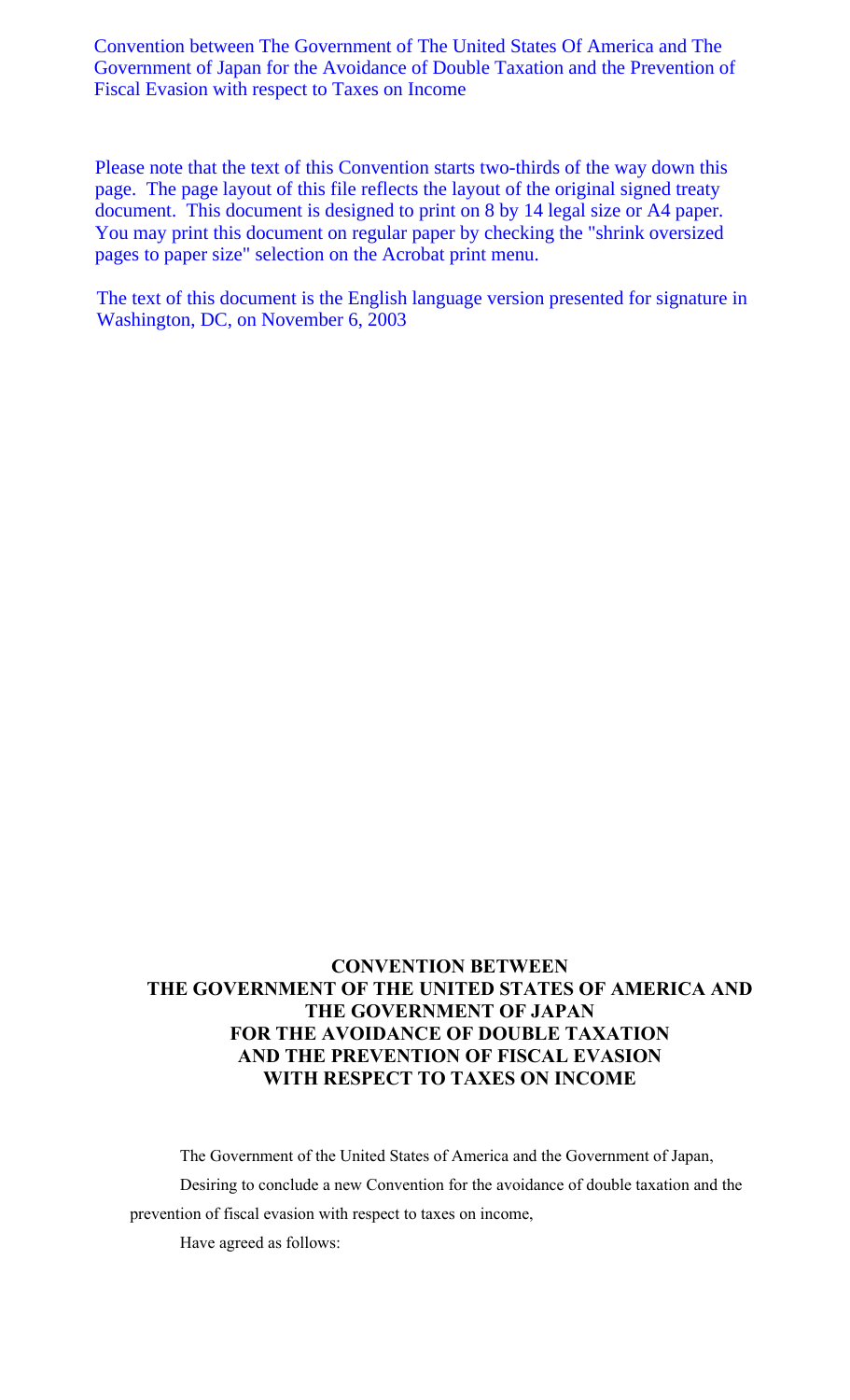### **ARTICLE 1**

1. This Convention shall apply only to persons who are residents of one or both of the Contracting States, except as otherwise provided in the Convention.

2. The provisions of this Convention shall not be construed to restrict in any manner any exclusion, exemption, deduction, credit, or other allowance now or hereafter accorded:

(a) by the laws of a Contracting State in the determination of the tax imposed by that Contracting State; or

(b) by any other bilateral agreement between the Contracting States or any multilateral agreement to which the Contracting States are parties.

3. (a) Notwithstanding the provisions of subparagraph (b) of paragraph 2:

(i) any question arising as to the interpretation or application of this Convention and, in particular, whether a measure is within the scope of this Convention, shall be determined exclusively in accordance with the provisions of Article 25 of this Convention; and

(ii) the provisions of Article XVII of the General Agreement on Trade in Services shall not apply to a measure unless the competent authorities agree that the measure is not within the scope of Article 24 of this Convention.

(b) For the purposes of this paragraph, the term "measure" means a law, regulation, rule, procedure, decision, administrative action, or any similar provision or action, as related to taxes of every kind and description imposed by a Contracting State without regard to Article 2 and subparagraph (d) of paragraph 1 of Article 3.

4. (a) Except to the extent provided in paragraph 5, this Convention shall not affect the taxation by a Contracting State of its residents (as determined under Article 4) and, in the case of the United States, its citizens.

(b) Notwithstanding the other provisions of this Convention, a former citizen or long-term resident of the United States may, for the period of ten years following the loss of such status, be taxed in accordance with the laws of the United States, if the loss of such status had as one of its principal purposes the avoidance of tax (as defined under the laws of the United States).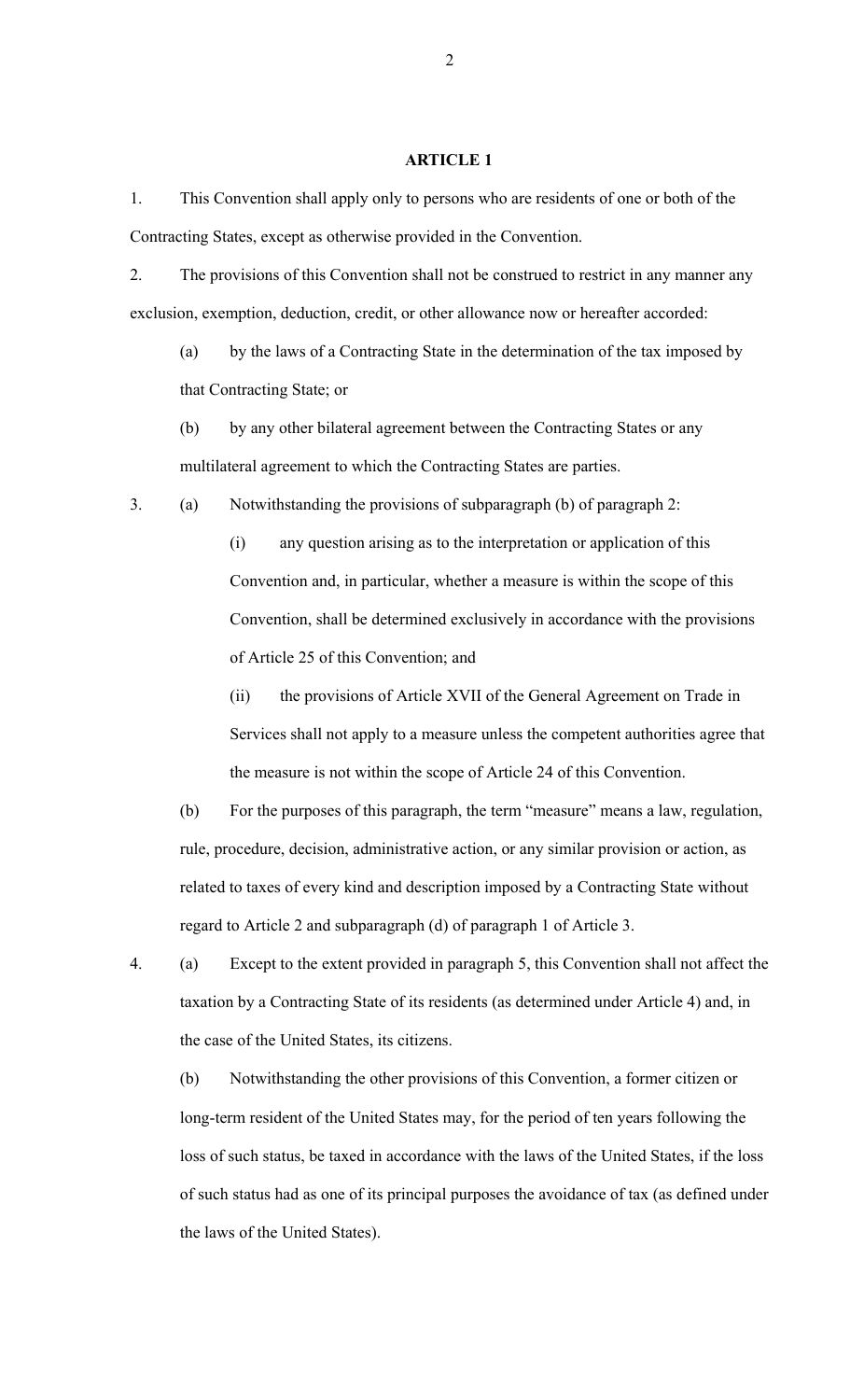5. The provisions of paragraph 4 shall not affect the benefits conferred by a Contracting State under paragraphs 2 and 3 of Article 9, paragraph 3 of Article 17, and Articles 18, 19, 20, 23, 24, 25 and 28, but in the case of benefits conferred by the United States under Articles 18, 19 and 20 only if the individuals claiming the benefits are neither citizens of, nor have been lawfully admitted for permanent residence in, the United States.

### **ARTICLE 2**

1. This Convention shall apply to the following taxes:

- (a) in the case of Japan:
	- (i) the income tax; and
	- (ii) the corporation tax

(hereinafter referred to as "Japanese tax");

(b) in the case of the United States, the Federal income taxes imposed by the Internal Revenue Code but excluding social security taxes (hereinafter referred to as "United States tax").

2. This Convention shall also apply to any identical or substantially similar taxes which are imposed after the date of signature of the Convention in addition to, or in place of, those referred to in paragraph 1. The competent authorities of the Contracting States shall notify each other of any substantial changes which have been made in their respective tax laws, or changes in other laws that significantly affect their obligations under the Convention, within a reasonable period of time after such changes.

### **ARTICLE 3**

- 1. For the purposes of this Convention, unless the context otherwise requires:
	- (a) the term "Japan", when used in a geographical sense, means all the territory of Japan, including its territorial sea, in which the laws relating to Japanese tax are in force, and all the area beyond its territorial sea, including the seabed and subsoil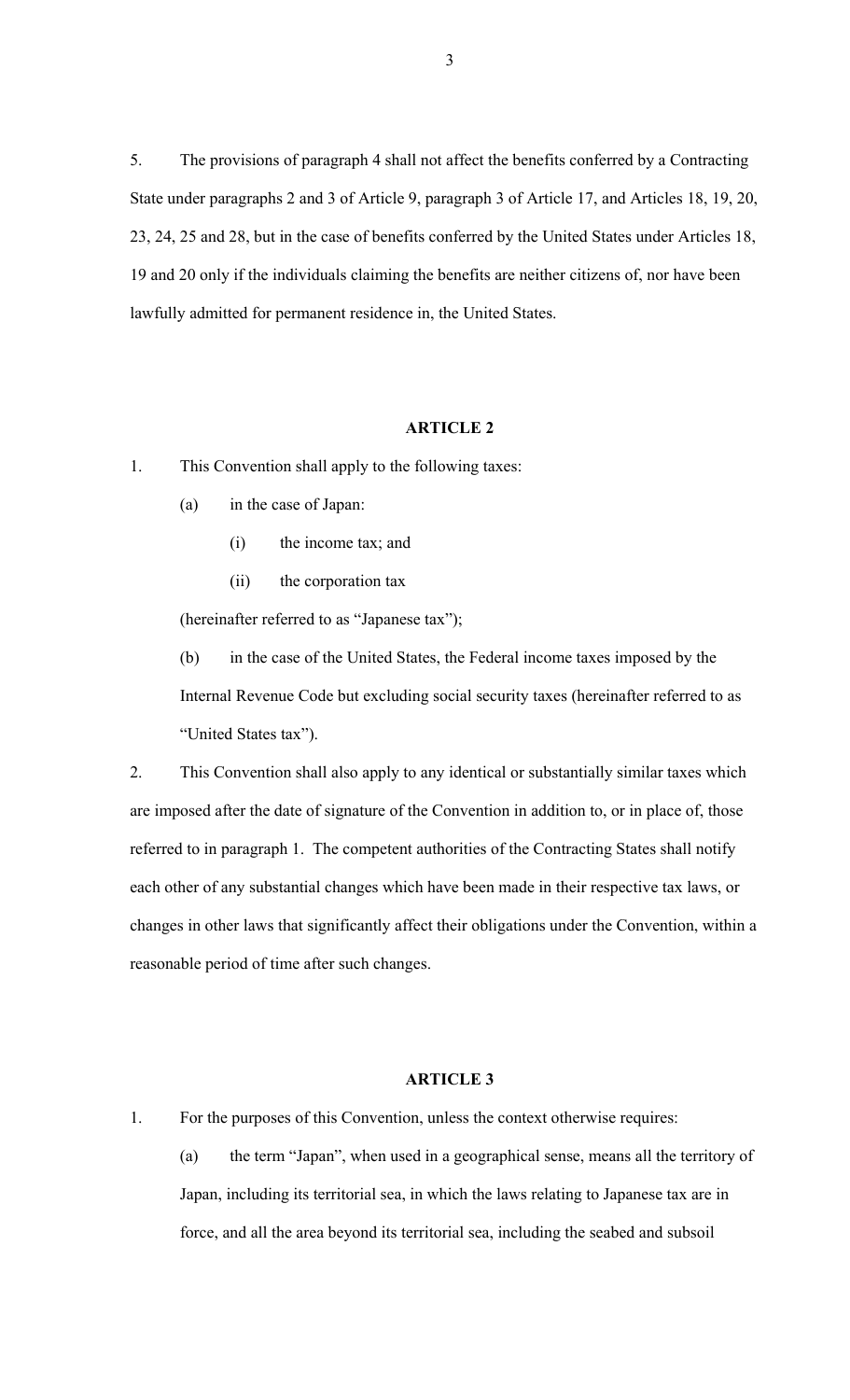thereof, over which Japan has jurisdiction in accordance with international law and in which the laws relating to Japanese tax are in force;

(b) the term "United States" means the United States of America. When used in a geographical sense, the term includes the states thereof and the District of Columbia; such term also includes the territorial sea thereof and the seabed and subsoil of the submarine areas adjacent to that territorial sea, over which the United States exercises sovereign rights in accordance with international law; the term, however, does not include Puerto Rico, the Virgin Islands, Guam or any other United States possession or territory;

(c) the terms "a Contracting State" and "the other Contracting State" mean Japan or the United States, as the context requires;

(d) the term "tax" means Japanese tax or United States tax, as the context requires;

(e) the term "person" includes an individual, a company and any other body of persons;

(f) the term "company" means any body corporate or any entity that is treated as a body corporate for tax purposes;

(g) the term "enterprise" applies to the carrying on of any business;

(h) the terms "enterprise of a Contracting State" and "enterprise of the other Contracting State" mean respectively an enterprise carried on by a resident of a Contracting State and an enterprise carried on by a resident of the other Contracting State;

(i) the term "international traffic" means any transport by a ship or aircraft operated by an enterprise of a Contracting State, except when such transport is solely between places in the other Contracting State;

(j) the term "national" of a Contracting State means:

(i) in relation to Japan, any individual possessing the nationality of Japan and any juridical person or other organization deriving its status as such from the laws in force in Japan; and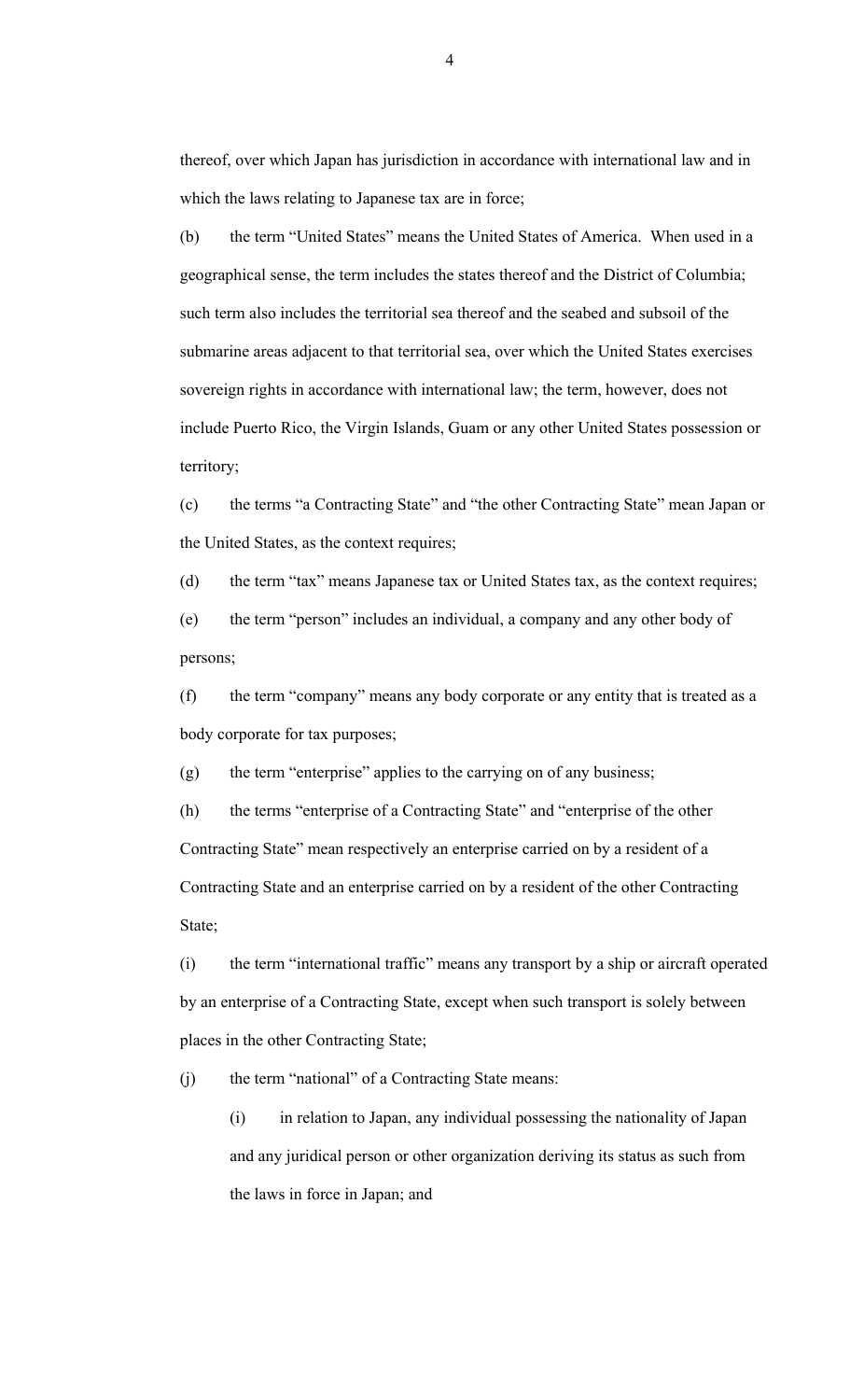(ii) in relation to the United States, any individual possessing the citizenship of the United States and any legal person, partnership or association deriving its status as such from the laws in force in the United States;

(k) the term "competent authority" means:

(i) in the case of Japan, the Minister of Finance or his authorized representative; and

(ii) in the case of the United States, the Secretary of the Treasury or his delegate;

(l) the term "business" includes the performance of professional services and of other activities of an independent character; and

(m) the term "pension fund" means any person that:

(i) is organized under the laws of a Contracting State;

(ii) is established and maintained in that Contracting State primarily to administer or provide pensions or other similar remuneration, including social security payments; and

(iii) is exempt from tax in that Contracting State with respect to the activities described in clause (ii).

2. As regards the application of this Convention at any time by a Contracting State any term not defined therein shall, unless the context otherwise requires, or the competent authorities agree otherwise on the meaning of a term for the purposes of applying the Convention pursuant to Article 25, have the meaning which it has at that time under the laws of that Contracting State for the purposes of the taxes to which the Convention applies, any meaning under the applicable tax laws of that Contracting State prevailing over a meaning given to the term under other laws of that Contracting State.

#### **ARTICLE 4**

1. For the purposes of this Convention, the term "resident of a Contracting State" means any person who, under the laws of that Contracting State, is liable to tax therein by reason of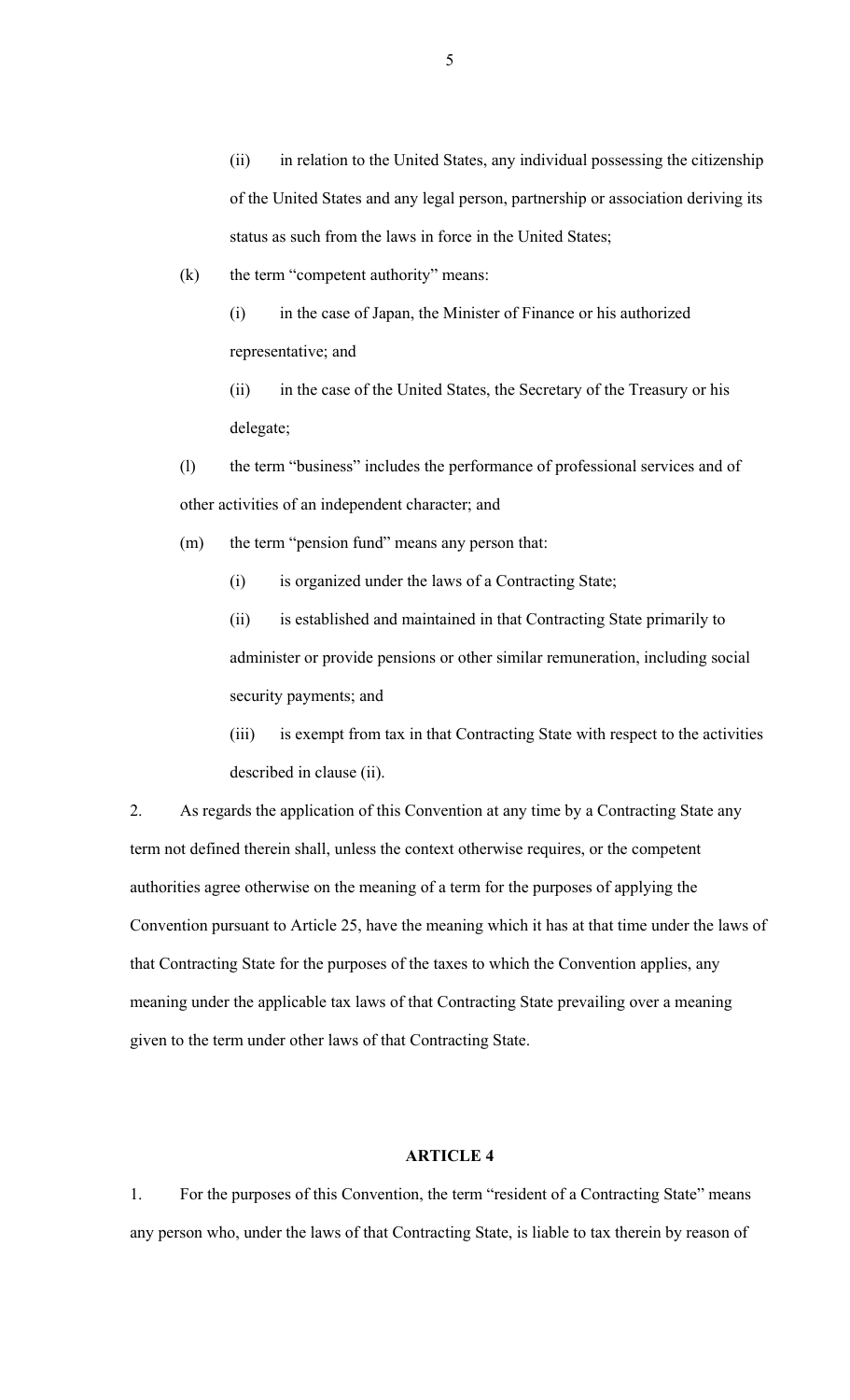his domicile, residence, citizenship, place of head or main office, place of incorporation, or any other criterion of a similar nature, and also includes:

- (a) that Contracting State and any political subdivision or local authority thereof;
- (b) a pension fund organized under the laws of that Contracting State; and

(c) a person organized under the laws of that Contracting State and established and maintained in that Contracting State exclusively for a religious, charitable, educational, scientific, artistic, cultural or public purpose, even if the person is exempt from tax in that Contracting State.

This term, however, does not include any person who is liable to tax in that Contracting State in respect only of income from sources in that Contracting State, or of profits attributable to a permanent establishment in that Contracting State.

2. Notwithstanding the provisions of paragraph 1, an individual who is a United States citizen or an alien lawfully admitted for permanent residence in the United States under the laws of the United States shall be regarded as a resident of the United States only if the individual:

- (a) is not a resident of Japan under paragraph 1;
- (b) has a substantial presence, permanent home or habitual abode in the United States; and

(c) for the purposes of a convention or agreement for the avoidance of double taxation between Japan and a state other than the United States, is not a resident of that state.

3. Where by reason of the provisions of paragraph 1 an individual not described in paragraph 2 is a resident of both Contracting States, then his status shall be determined as follows:

(a) he shall be deemed to be a resident of the Contracting State in which he has a permanent home available to him; if he has a permanent home available to him in both Contracting States, he shall be deemed to be a resident of the Contracting State with which his personal and economic relations are closer (center of vital interests);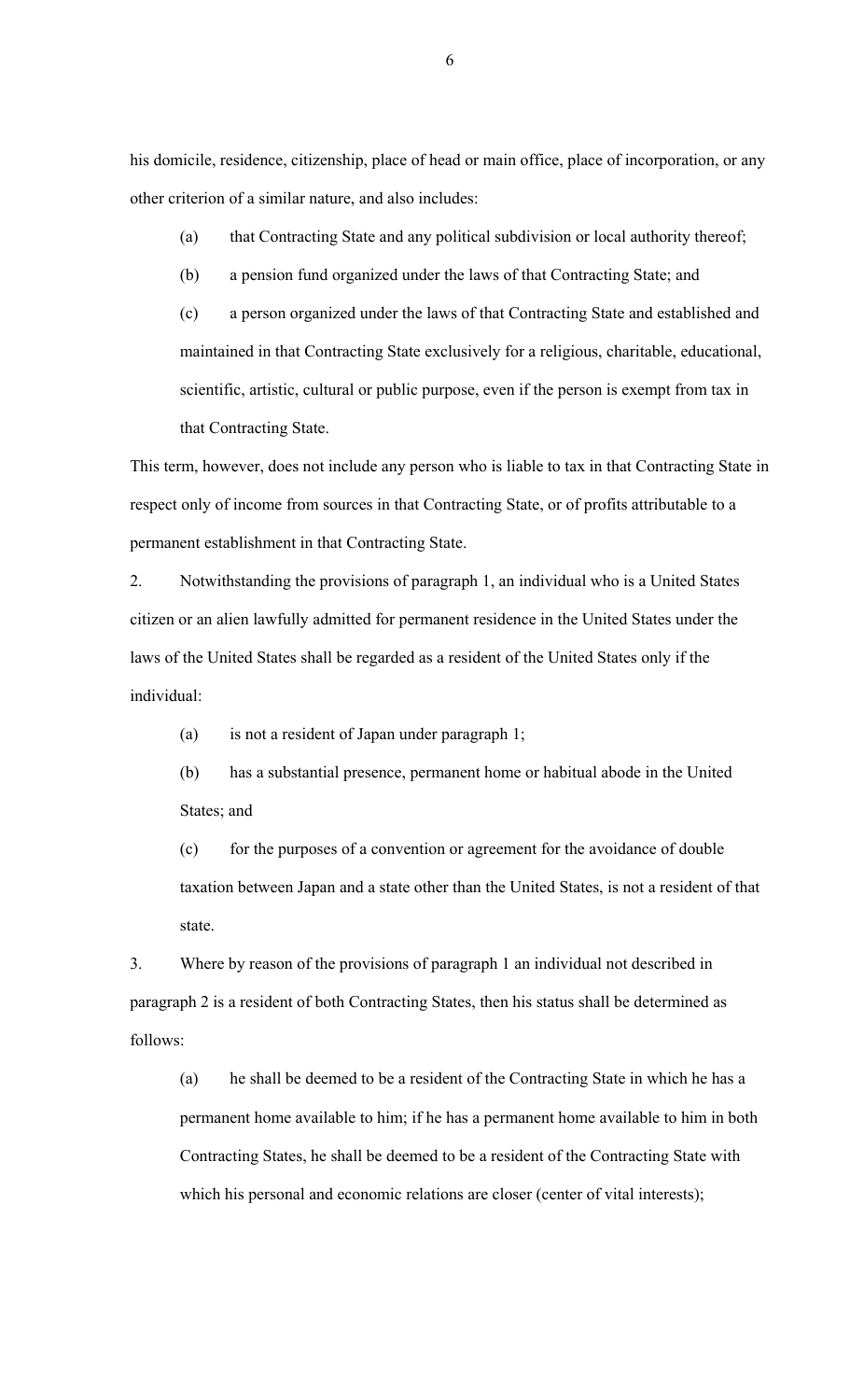(b) if the Contracting State in which he has his center of vital interests cannot be determined, or if he does not have a permanent home available to him in either Contracting State, he shall be deemed to be a resident of the Contracting State in which he has an habitual abode;

(c) if he has an habitual abode in both Contracting States or in neither of them, he shall be deemed to be a resident of the Contracting State of which he is a national;

(d) if he is a national of both Contracting States or of neither of them, the competent authorities of the Contracting States shall settle the question by mutual agreement.

An individual who is deemed to be a resident of a Contracting State by reason of the provisions of this paragraph shall be deemed to be a resident only of that Contracting State for the purposes of this Convention.

4. Where by reason of the provisions of paragraph 1 a person other than an individual is a resident of both Contracting States, then the competent authorities of the Contracting States shall determine by mutual agreement the Contracting State of which that person shall be deemed to be a resident for the purposes of this Convention. In the absence of a mutual agreement by the competent authorities of the Contracting States, the person shall not be considered a resident of either Contracting State for the purposes of claiming any benefits provided by the Convention.

5. Where, pursuant to any provision of this Convention, a Contracting State reduces the rate of tax on, or exempts from tax, income of a resident of the other Contracting State and under the laws in force in that other Contracting State the resident is subject to tax by that other Contracting State only on that part of such income which is remitted to or received in that other Contracting State, then the reduction or exemption shall apply only to so much of such income as is remitted to or received in that other Contracting State.

6. For the purposes of applying this Convention:

(a) An item of income:

(i) derived from a Contracting State through an entity that is organized in the other Contracting State; and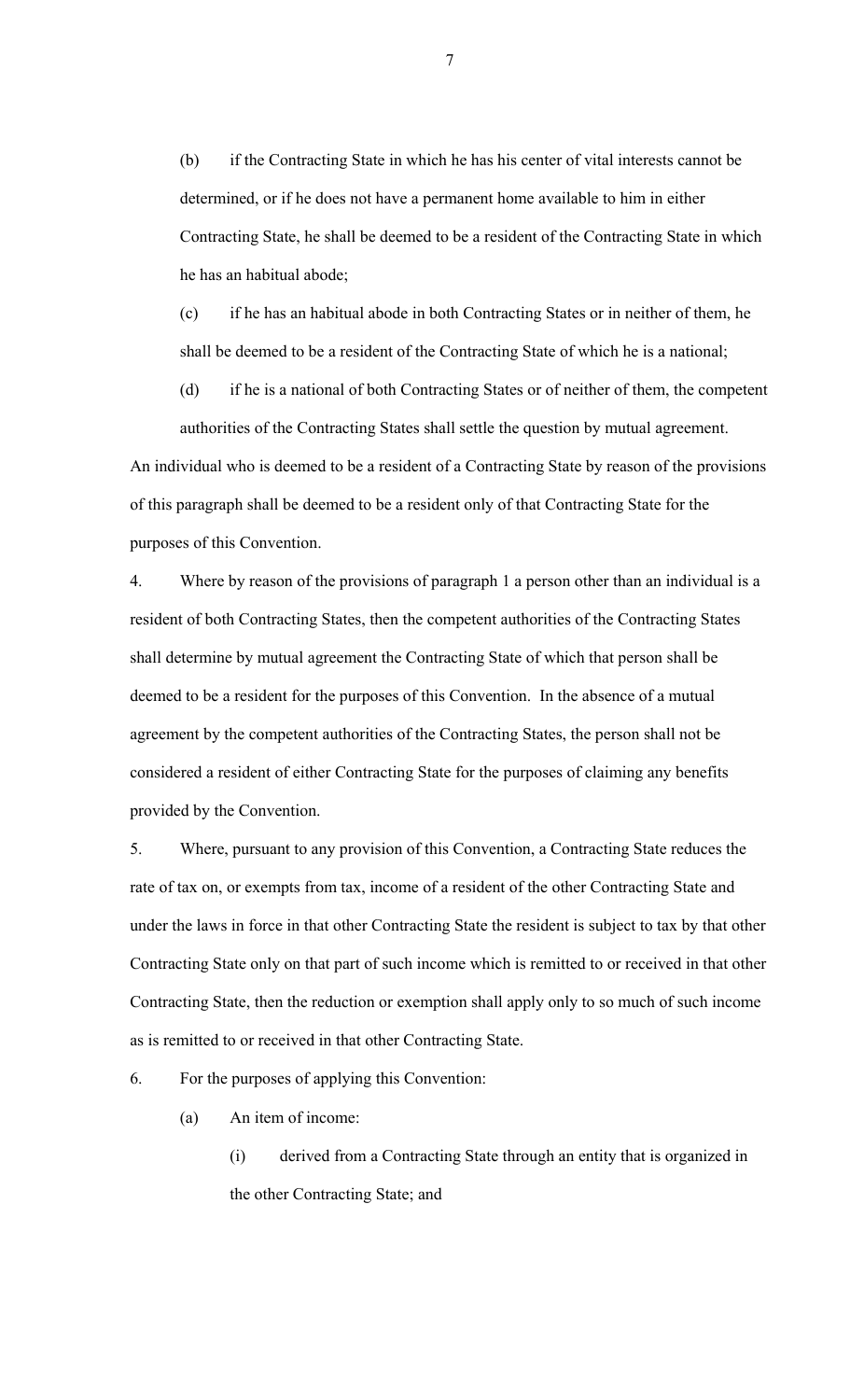(ii) treated as the income of the beneficiaries, members or participants of that entity under the tax laws of that other Contracting State;

shall be eligible for the benefits of the Convention that would be granted if it were directly derived by a beneficiary, member or participant of that entity who is a resident of that other Contracting State, to the extent that such beneficiaries, members or participants are residents of that other Contracting State and satisfy any other conditions specified in the Convention, without regard to whether the income is treated as the income of such beneficiaries, members or participants under the tax laws of the firstmentioned Contracting State.

- (b) An item of income:
	- (i) derived from a Contracting State through an entity that is organized in the other Contracting State; and
	- (ii) treated as the income of that entity under the tax laws of that other Contracting State;

shall be eligible for the benefits of the Convention that would be granted to a resident of that other Contracting State, without regard to whether the income is treated as the income of the entity under the tax laws of the first-mentioned Contracting State, if such entity is a resident of that other Contracting State and satisfies any other conditions specified in the Convention.

- (c) An item of income:
	- (i) derived from a Contracting State through an entity that is organized in a state other than the Contracting States; and
	- (ii) treated as the income of the beneficiaries, members or participants of that entity under the tax laws of the other Contracting State;

shall be eligible for the benefits of the Convention that would be granted if it were directly derived by a beneficiary, member or participant of that entity who is a resident of that other Contracting State, to the extent that such beneficiaries, members or participants are residents of that other Contracting State and satisfy any other conditions specified in the Convention, without regard to whether the income is treated as the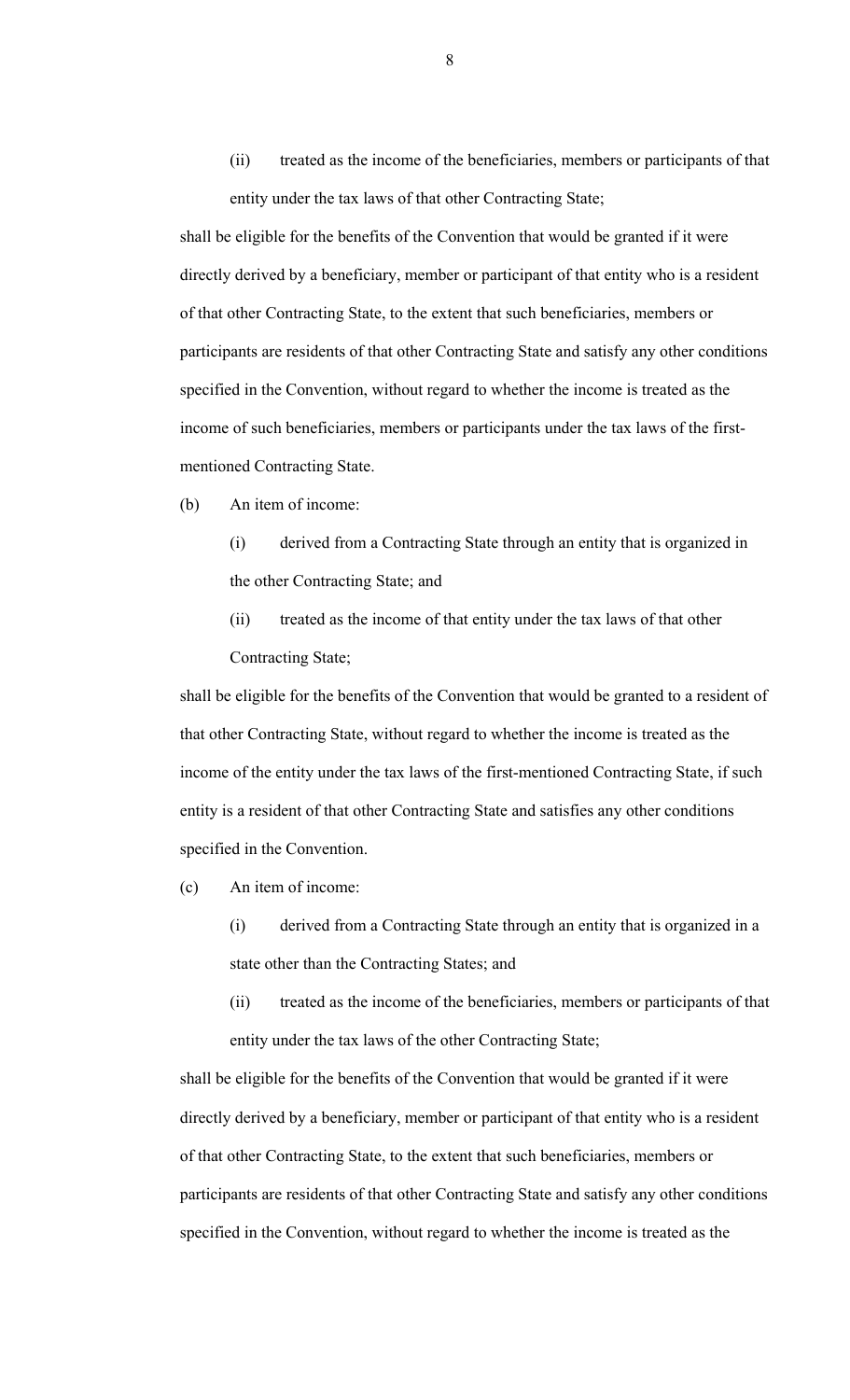income of such beneficiaries, members or participants under the tax laws of the firstmentioned Contracting State or such state.

(d) An item of income:

(i) derived from a Contracting State through an entity that is organized in a state other than the Contracting States; and

(ii) treated as the income of that entity under the tax laws of the other Contracting State;

shall not be eligible for the benefits of the Convention.

(e) An item of income:

(i) derived from a Contracting State through an entity that is organized in that Contracting State; and

(ii) treated as the income of that entity under the tax laws of the other Contracting State;

shall not be eligible for the benefits of the Convention.

## **ARTICLE 5**

1. For the purposes of this Convention, the term "permanent establishment" means a fixed place of business through which the business of an enterprise is wholly or partly carried on.

2. The term "permanent establishment" includes especially:

- (a) a place of management;
- (b) a branch;
- (c) an office;
- (d) a factory;
- (e) a workshop; and

(f) a mine, an oil or gas well, a quarry or any other place of extraction of natural resources.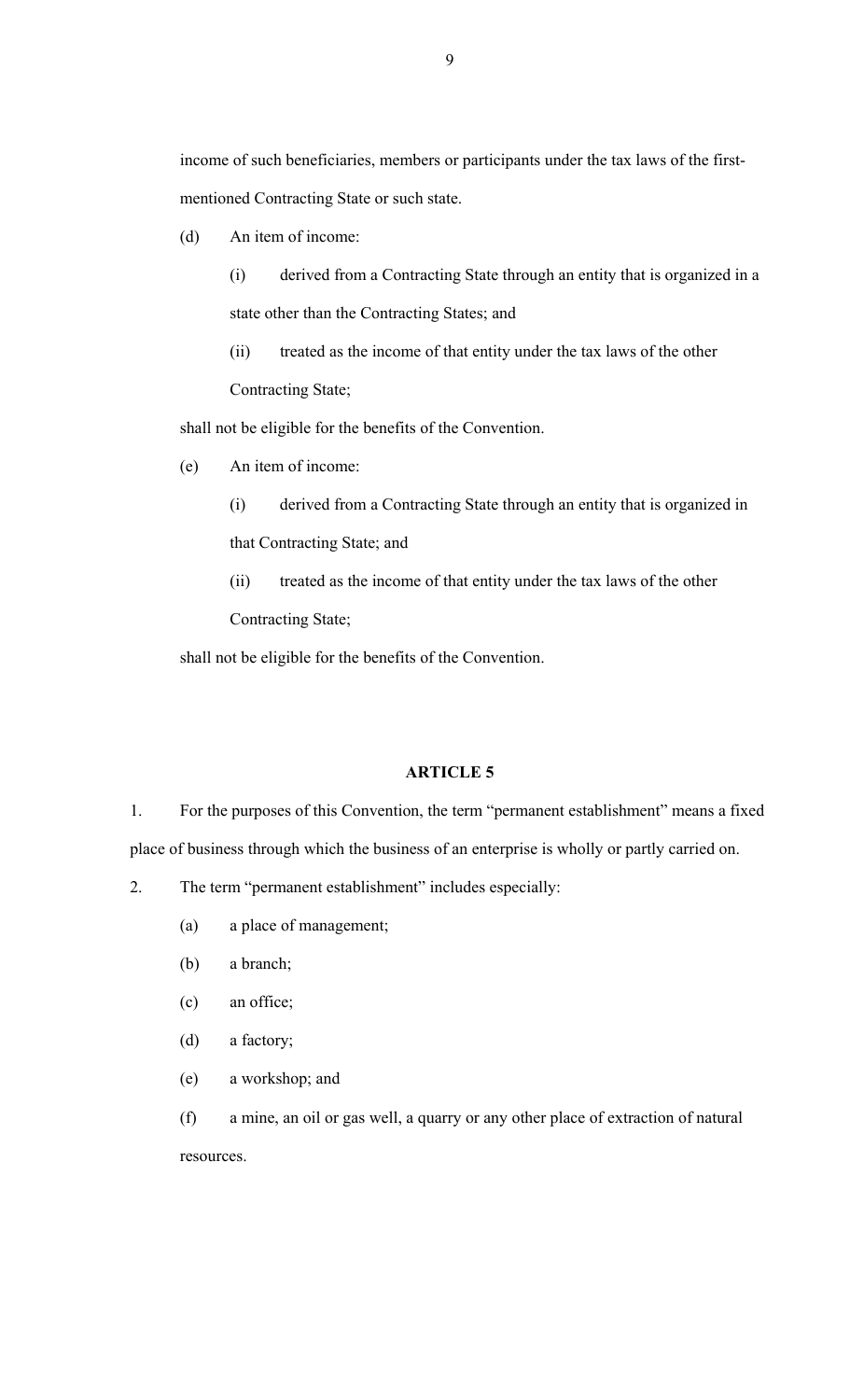3. A building site, a construction or installation project, or an installation or drilling rig or ship used for the exploration of natural resources, constitutes a permanent establishment only if it lasts or the activity continues for a period of more than twelve months.

4. Notwithstanding the preceding provisions of this Article, the term "permanent establishment" shall be deemed not to include:

(a) the use of facilities solely for the purpose of storage, display or delivery of goods or merchandise belonging to the enterprise;

(b) the maintenance of a stock of goods or merchandise belonging to the enterprise solely for the purpose of storage, display or delivery;

(c) the maintenance of a stock of goods or merchandise belonging to the enterprise solely for the purpose of processing by another enterprise;

(d) the maintenance of a fixed place of business solely for the purpose of purchasing goods or merchandise or of collecting information, for the enterprise;

(e) the maintenance of a fixed place of business solely for the purpose of carrying on, for the enterprise, any other activity of a preparatory or auxiliary character;

(f) the maintenance of a fixed place of business solely for any combination of activities mentioned in subparagraphs (a) to (e), provided that the overall activity of the fixed place of business resulting from this combination is of a preparatory or auxiliary character.

5. Notwithstanding the provisions of paragraphs 1 and 2, where a person – other than an agent of an independent status to whom the provisions of paragraph 6 apply – is acting on behalf of an enterprise and has, and habitually exercises, in a Contracting State an authority to conclude contracts in the name of the enterprise, that enterprise shall be deemed to have a permanent establishment in that Contracting State in respect of any activities that the person undertakes for the enterprise, unless the activities of such person are limited to those mentioned in paragraph 4 that, if exercised through a fixed place of business, would not make this fixed place of business a permanent establishment under the provisions of that paragraph.

6. An enterprise shall not be deemed to have a permanent establishment in a Contracting State merely because it carries on business in that Contracting State through a broker, general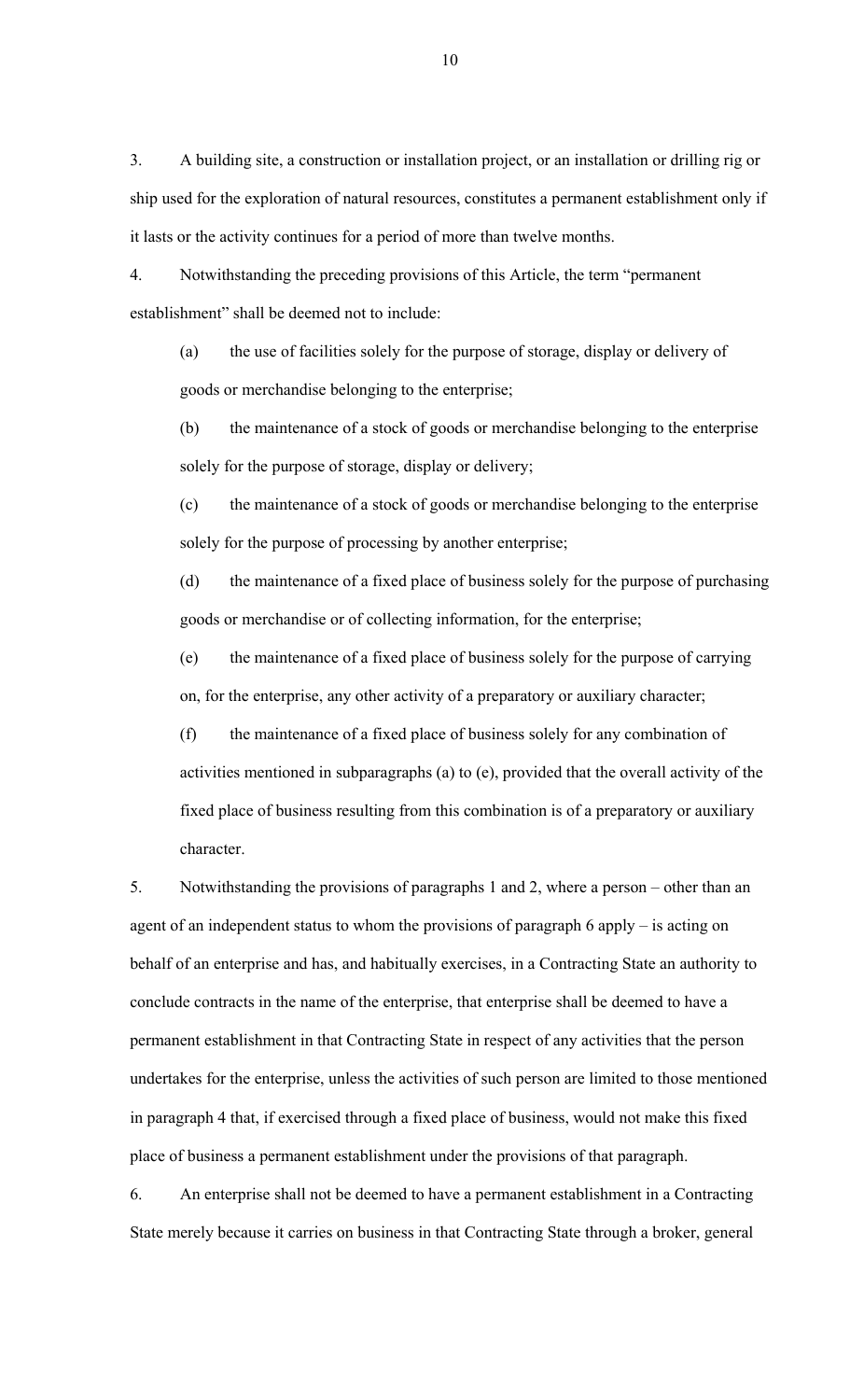commission agent or any other agent of an independent status, provided that such persons are acting in the ordinary course of their business.

7. The fact that a company which is a resident of a Contracting State controls or is controlled by a company which is a resident of the other Contracting State, or which carries on business in that other Contracting State (whether through a permanent establishment or otherwise), shall not constitute either company a permanent establishment of the other.

## **ARTICLE 6**

1. Income derived by a resident of a Contracting State from real property (including income from agriculture or forestry) situated in the other Contracting State may be taxed in that other Contracting State.

2. The term "real property" as used in this Convention shall have the meaning which it has under the laws of the Contracting State in which the property in question is situated. The term shall in any case include property accessory to real property, livestock and equipment used in agriculture and forestry, rights to which the provisions of general law respecting real property apply, usufruct of real property and rights to variable or fixed payments as consideration for the working of, or the right to work, mineral deposits and other natural resources; ships and aircraft shall not be regarded as real property.

3. The provisions of paragraph 1 shall apply to income derived from the direct use, letting, or use in any other form of real property.

4. The provisions of paragraphs 1 and 3 shall also apply to the income from real property of an enterprise.

### **ARTICLE 7**

1. The profits of an enterprise of a Contracting State shall be taxable only in that Contracting State unless the enterprise carries on business in the other Contracting State through a permanent establishment situated therein. If the enterprise carries on business as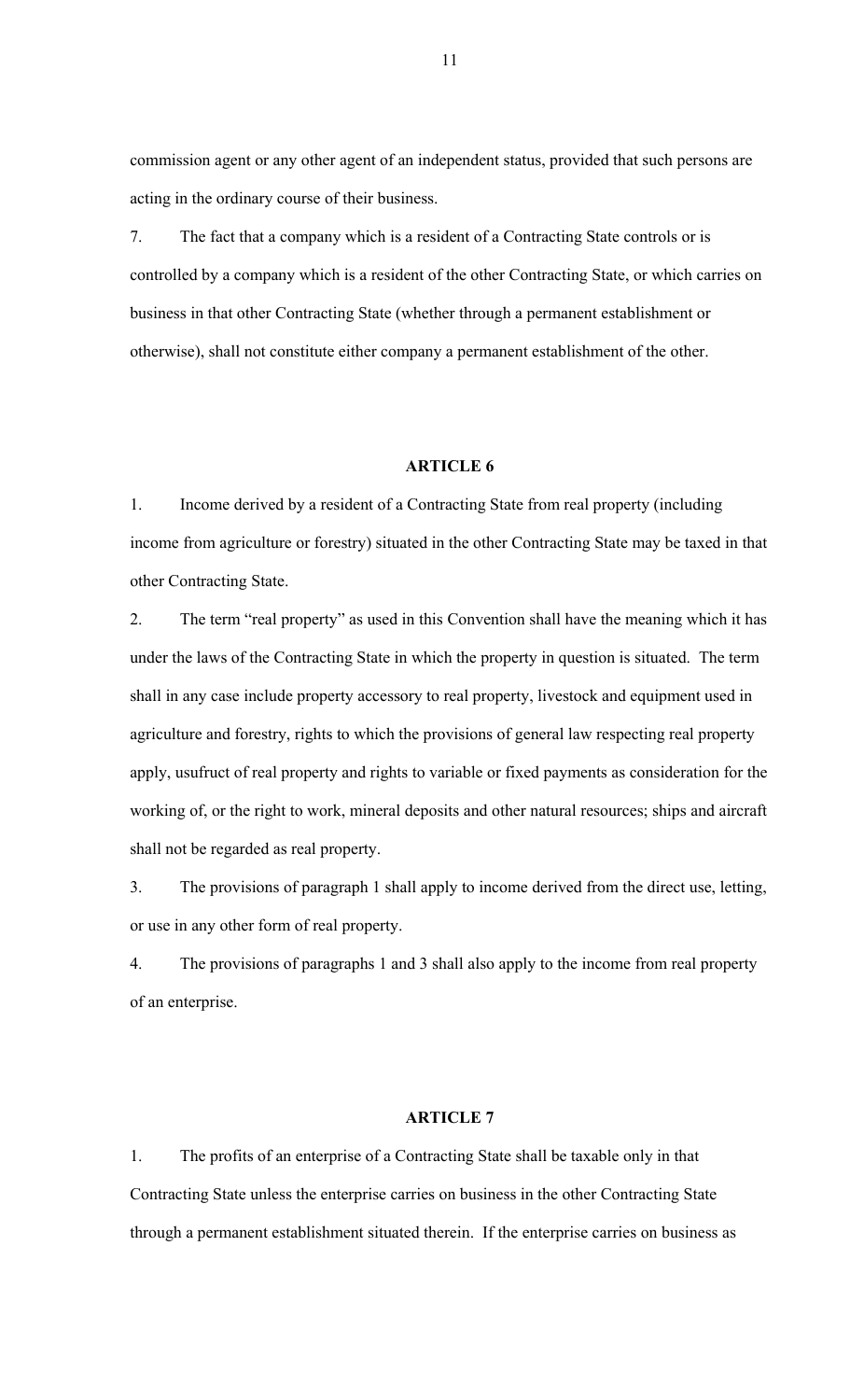aforesaid, the profits of the enterprise may be taxed in that other Contracting State but only so much of them as is attributable to the permanent establishment.

2. Subject to the provisions of paragraph 3, where an enterprise of a Contracting State carries on business in the other Contracting State through a permanent establishment situated therein, there shall in each Contracting State be attributed to that permanent establishment the profits which it might be expected to make if it were a distinct and separate enterprise engaged in the same or similar activities under the same or similar conditions and dealing wholly independently with the enterprise of which it is a permanent establishment.

3. In determining the profits of a permanent establishment, there shall be allowed as deductions expenses which are incurred for the purposes of the permanent establishment, including executive and general administrative expenses so incurred, whether in the Contracting State in which the permanent establishment is situated or elsewhere.

4. Nothing in this Article shall affect the application of any law of a Contracting State relating to the determination of the tax liability of a person in cases where the information available to the competent authority of that Contracting State is inadequate to determine the profits to be attributed to a permanent establishment, provided that, on the basis of the available information, the determination of the profits of the permanent establishment is consistent with the principles stated in this Article.

5. No profits shall be attributed to a permanent establishment by reason of the mere purchase by that permanent establishment of goods or merchandise for the enterprise.

6. For the purposes of the preceding paragraphs of this Article, the profits to be attributed to the permanent establishment shall be determined by the same method year by year unless there is good and sufficient reason to the contrary.

7. Where profits include items of income which are dealt with separately in other Articles of this Convention, then the provisions of those Articles shall not be affected by the provisions of this Article.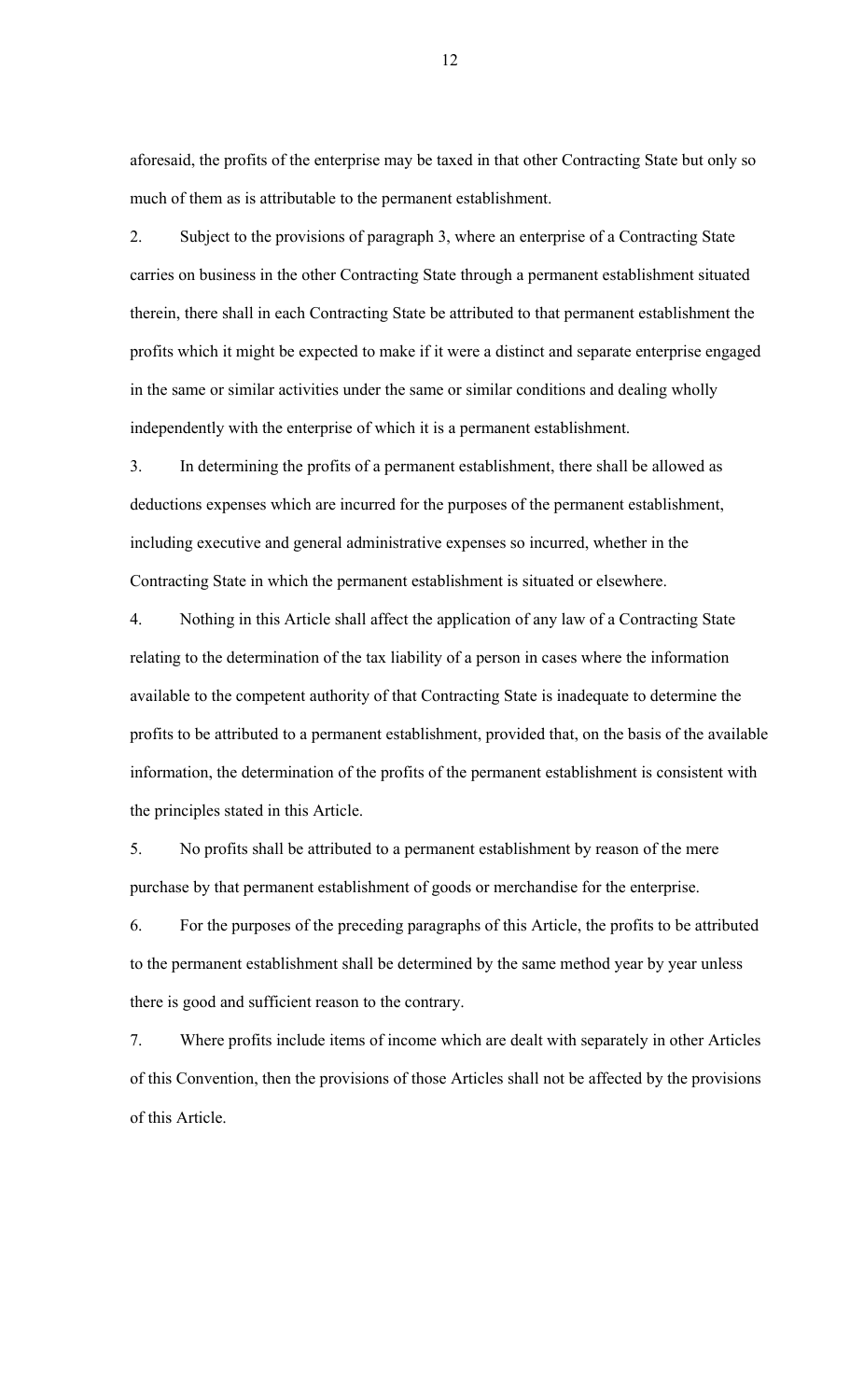### **ARTICLE 8**

1. Profits from the operation of ships or aircraft in international traffic carried on by an enterprise of a Contracting State shall be taxable only in that Contracting State.

2. For the purposes of this Article, profits from the operation of ships or aircraft include profits derived from the rental of ships or aircraft on a full basis. They also include profits from the rental of ships or aircraft on a bareboat basis if such rental activities are incidental to the operation of ships or aircraft in international traffic. Profits from the inland transport of property or passengers within either Contracting State shall be treated as profits from the operation of ships or aircraft in international traffic if such transport is undertaken as part of international traffic.

3. Notwithstanding the provisions of Article 2 and subparagraph (d) of paragraph 1 of Article 3, provided that no political subdivision or local authority of the United States levies a tax similar to the local inhabitant taxes or the enterprise tax in Japan in respect of the operation of ships or aircraft in international traffic carried on by an enterprise of Japan, an enterprise of the United States shall be exempt from the local inhabitant taxes and the enterprise tax in Japan in respect of the operation of ships or aircraft in international traffic.

4. Profits of an enterprise of a Contracting State from the use, maintenance or rental of containers, including trailers, barges and related equipment for the transport of containers, shall be taxable only in that Contracting State except where such containers are used solely within the other Contracting State.

5. The provisions of the preceding paragraphs of this Article shall also apply to profits from the participation in a pool, a joint business or an international operating agency.

### **ARTICLE 9**

### 1. Where

(a) an enterprise of a Contracting State participates directly or indirectly in the management, control or capital of an enterprise of the other Contracting State, or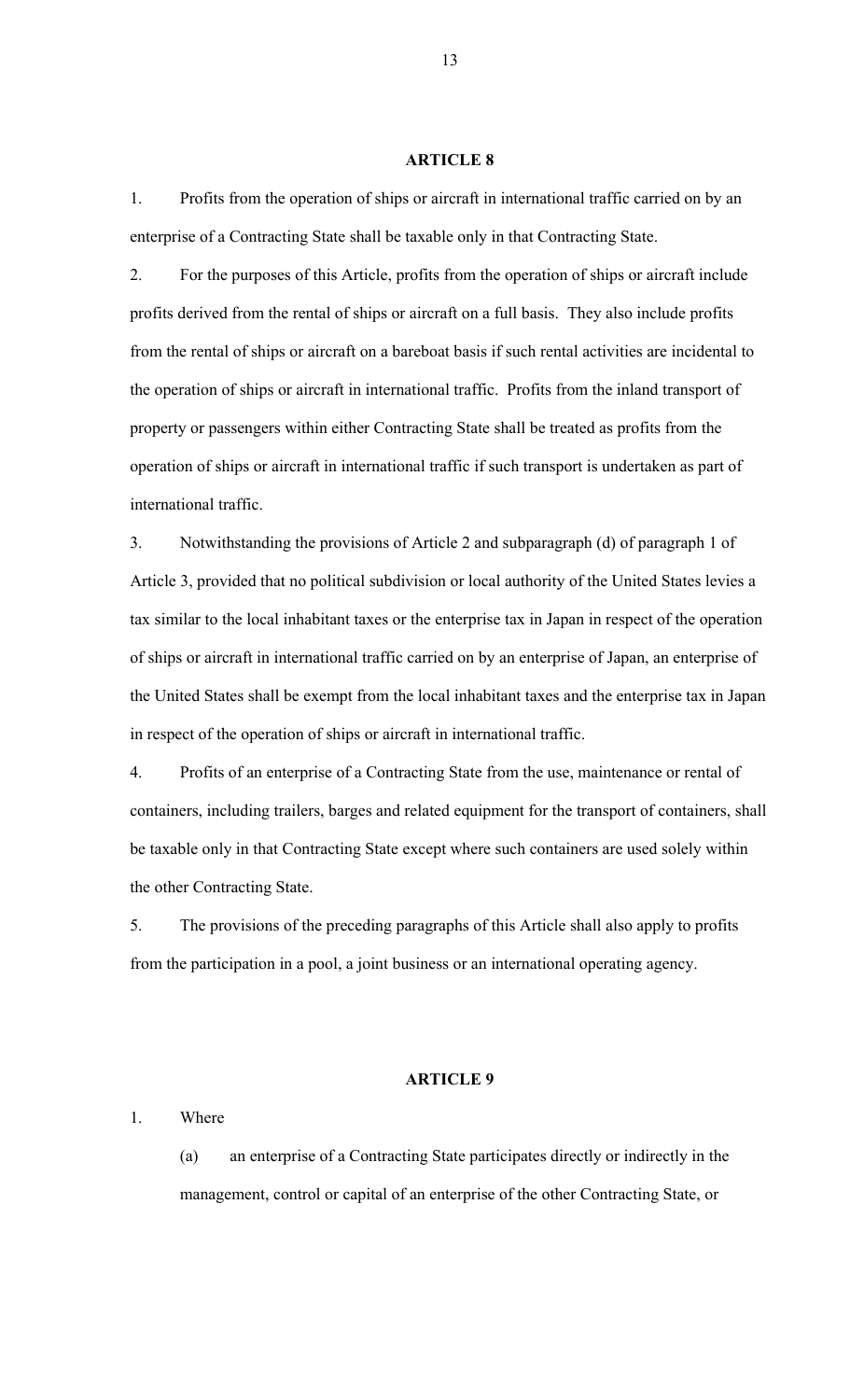(b) the same persons participate directly or indirectly in the management, control or capital of an enterprise of a Contracting State and an enterprise of the other Contracting State,

and in either case conditions are made or imposed between the two enterprises in their commercial or financial relations which differ from those which would be made between independent enterprises, then any profits which would, but for those conditions, have accrued to one of the enterprises, but, by reason of those conditions, have not so accrued, may be included in the profits of that enterprise and taxed accordingly.

2. Where a Contracting State includes in the profits of an enterprise of that Contracting State – and taxes accordingly – profits on which an enterprise of the other Contracting State has been charged to tax in that other Contracting State and that other Contracting State agrees that the profits so included are profits which would have accrued to the enterprise of the firstmentioned Contracting State if the conditions made between the two enterprises had been those which would have been made between independent enterprises, then that other Contracting State shall make an appropriate adjustment to the amount of the tax charged therein on those profits. In determining such adjustment, due regard shall be had to the other provisions of this Convention.

3. Notwithstanding the provisions of paragraph 1, a Contracting State shall not change the profits of an enterprise of that Contracting State in the circumstances referred to in that paragraph, if an examination of that enterprise is not initiated within seven years from the end of the taxable year in which the profits that would be subject to such change would, but for the conditions referred to in that paragraph, have accrued to that enterprise. The provisions of this paragraph shall not apply in the case of fraud or willful default or if the inability to initiate an examination within the prescribed period is attributable to the actions or inaction of that enterprise.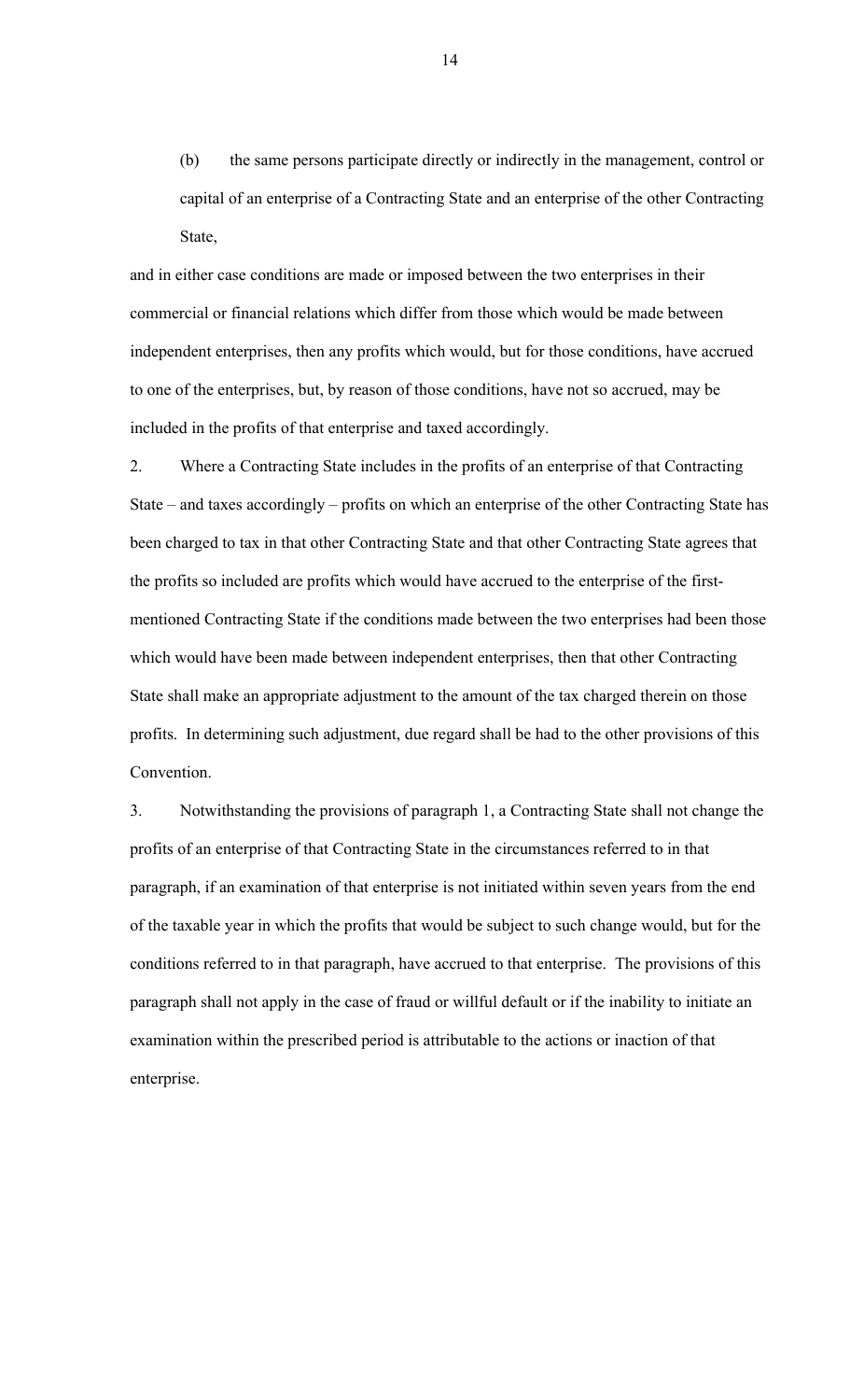### **ARTICLE 10**

1. Dividends paid by a company which is a resident of a Contracting State to a resident of the other Contracting State may be taxed in that other Contracting State.

2. However, such dividends may also be taxed in the Contracting State of which the company paying the dividends is a resident and according to the laws of that Contracting State, but if the dividends are beneficially owned by a resident of the other Contracting State, except as provided in paragraphs 4 and 5, the tax so charged shall not exceed:

(a) 5 percent of the gross amount of the dividends if the beneficial owner is a company that owns directly or indirectly, on the date on which entitlement to the dividends is determined, at least 10 percent of the voting stock of the company paying the dividends;

(b) 10 percent of the gross amount of the dividends in all other cases.

This paragraph shall not affect the taxation of the company in respect of the profits out of which the dividends are paid.

3. Notwithstanding the provisions of paragraph 2, such dividends shall not be taxed in the Contracting State of which the company paying the dividends is a resident if the beneficial owner of the dividends is:

(a) a company that is a resident of the other Contracting State, that has owned, directly or indirectly through one or more residents of either Contracting State, more than 50 percent of the voting stock of the company paying the dividends for the period of twelve months ending on the date on which entitlement to the dividends is determined, and that either:

(i) satisfies the conditions described in clause (i) or (ii) of subparagraph (c) of paragraph 1 of Article 22;

(ii) satisfies the conditions described in clauses (i) and (ii) of subparagraph (f) of paragraph 1 of Article 22, provided that the company satisfies the conditions described in paragraph 2 of that Article with respect to the dividends; or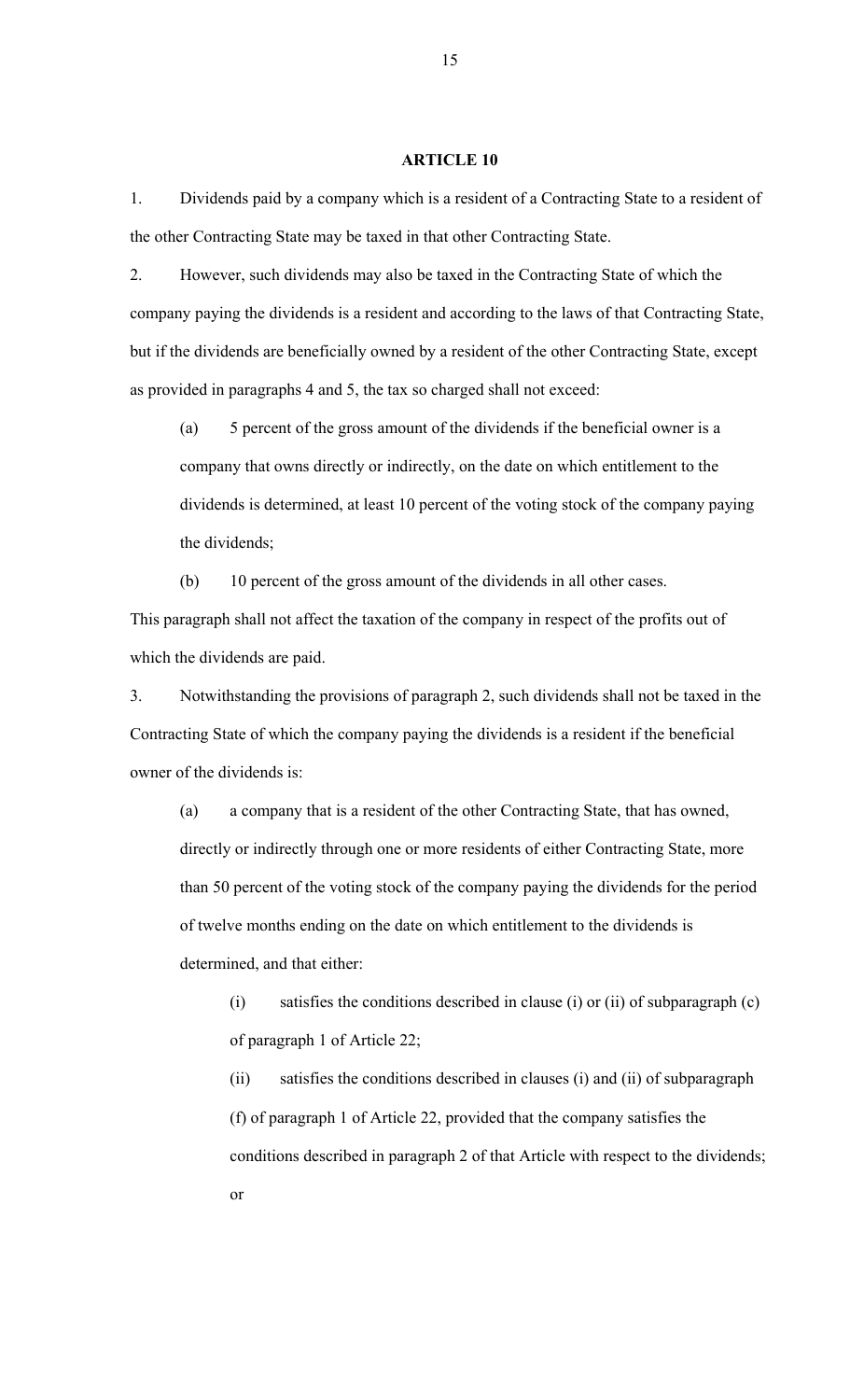(iii) has received a determination pursuant to paragraph 4 of Article 22 with respect to this paragraph; or

(b) a pension fund that is a resident of the other Contracting State, provided that such dividends are not derived from the carrying on of a business, directly or indirectly, by such pension fund.

4. The provisions of subparagraph (a) of paragraph 2 and subparagraph (a) of paragraph 3 shall not apply in the case of dividends paid by a United States Regulated Investment Company (hereinafter referred to as a "RIC") or a United States Real Estate Investment Trust (hereinafter referred to as a "REIT"). The provisions of subparagraph (b) of paragraph 2 and subparagraph (b) of paragraph 3 shall apply in the case of dividends paid by a RIC. In the case of dividends paid by a REIT, the provisions of subparagraph (b) of paragraph 2 and subparagraph (b) of paragraph 3 shall apply only if:

(a) the beneficial owner of the dividends is an individual holding an interest of not more than 10 percent in the REIT or a pension fund holding an interest of not more than 10 percent in the REIT;

(b) the dividends are paid with respect to a class of stock that is publicly traded and the beneficial owner of the dividends is a person holding an interest of not more than 5 percent of any class of the stock of the REIT; or

(c) the beneficial owner of the dividends is a person holding an interest of not more than 10 percent in the REIT and that REIT is diversified.

5. The provisions of subparagraph (a) of paragraph 2 and subparagraph (a) of paragraph 3 shall not apply in the case of dividends paid by a company which is entitled to a deduction for dividends paid to its beneficiaries in computing its taxable income in Japan. The provisions of subparagraph (b) of paragraph 2 and subparagraph (b) of paragraph 3 shall apply in the case of dividends paid by such company, provided that not more than 50 percent of its assets consist, directly or indirectly, of real property situated in Japan. Where more than 50 percent of the assets of such company consist, directly or indirectly, of real property situated in Japan, the provisions of subparagraph (b) of paragraph 2 and subparagraph (b) of paragraph 3 shall apply only if: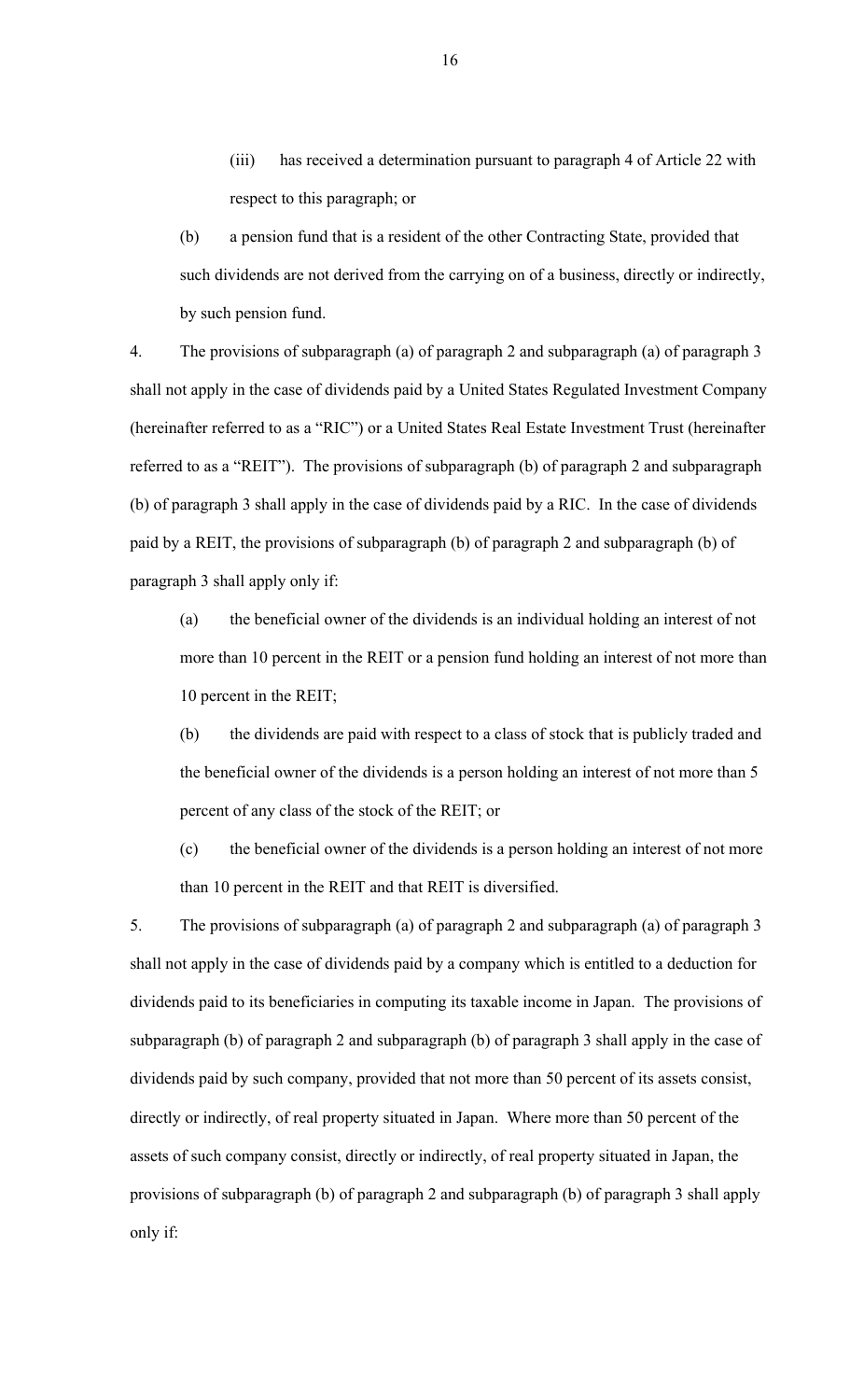(a) the beneficial owner of the dividends is an individual holding an interest of not more than 10 percent in such company or a pension fund holding an interest of not more than 10 percent in such company;

(b) the dividends are paid with respect to a class of interest in such company that is publicly traded and the beneficial owner of the dividends is a person holding an interest of not more than 5 percent of any class of interest in the company; or

(c) the beneficial owner of the dividends is a person holding an interest of not more than 10 percent in the company and the company is diversified.

6. The term "dividends" as used in this Article means income from shares or other rights, not being debt-claims, participating in profits, as well as income which is subjected to the same taxation treatment as income from shares by the tax laws of the Contracting State of which the payor is a resident.

7. The provisions of paragraphs 1, 2 and 3 shall not apply if the beneficial owner of the dividends, being a resident of a Contracting State, carries on business in the other Contracting State of which the company paying the dividends is a resident, through a permanent establishment situated therein, and the holding in respect of which the dividends are paid is effectively connected with such permanent establishment. In such case the provisions of Article 7 shall apply.

8. A Contracting State shall not impose any tax on the dividends paid by a company that is a resident of the other Contracting State, except insofar as the dividends are paid to a resident of the first-mentioned Contracting State or insofar as the holding in respect of which the dividends are paid is effectively connected with a permanent establishment situated in that Contracting State, nor shall it impose tax on a company's undistributed profits, except as provided in paragraph 9, even if the dividends paid or the undistributed profits consist wholly or partly of profits or income arising in that Contracting State.

9. A company that is a resident of a Contracting State and that has a permanent establishment in the other Contracting State or that is subject to tax in that other Contracting State on its income that may be taxed in that other Contracting State under Article 6 or under paragraph 1 or 2 of Article 13 may be subject in that other Contracting State to a tax in addition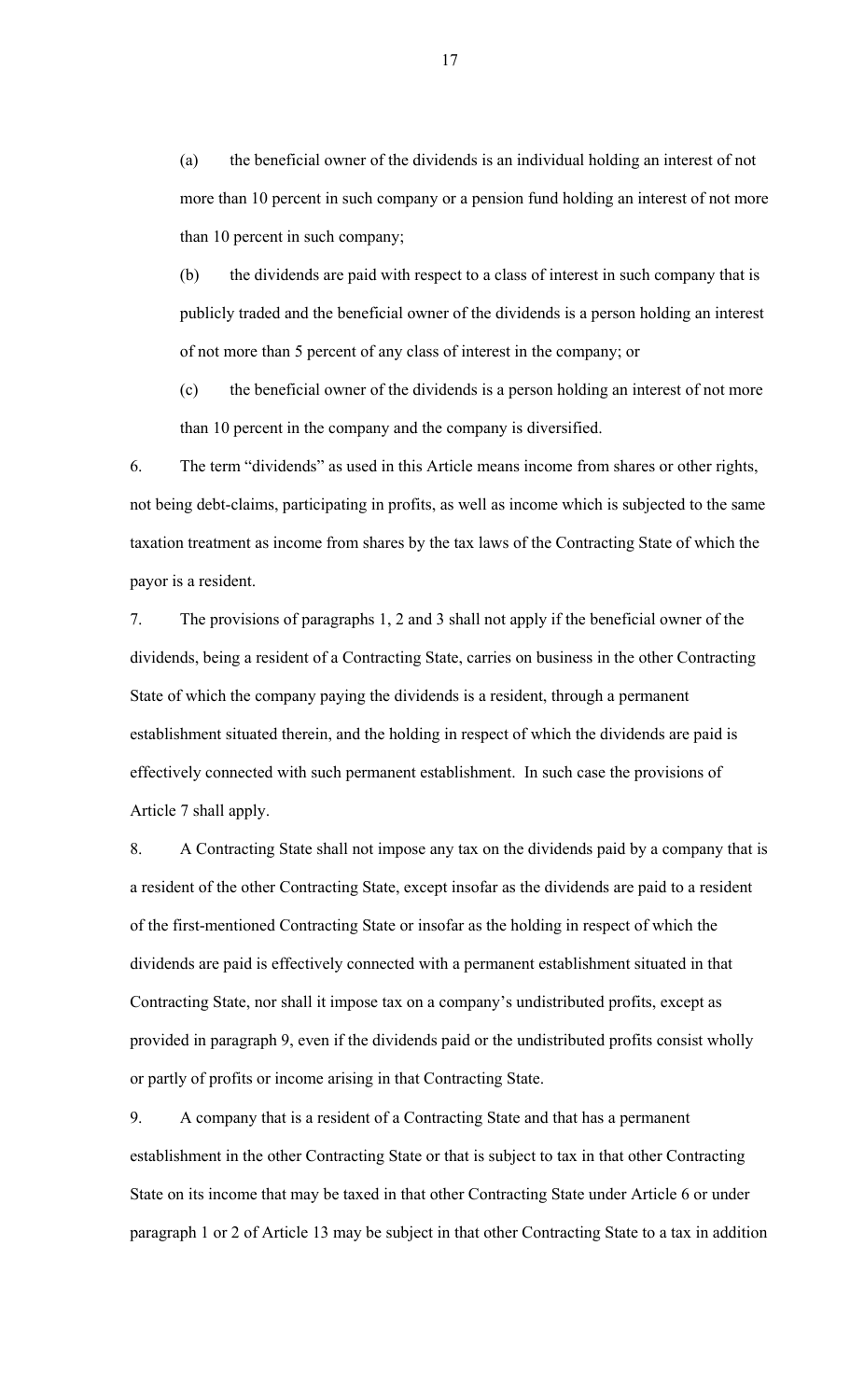to any tax that may be imposed in that other Contracting State in accordance with the other provisions of this Convention. Such tax, however, may be imposed on only the portion of the profits of the company attributable to the permanent establishment and the portion of the income referred to in the preceding provisions of this paragraph that is subject to tax under Article 6 or under paragraph 1 or 2 of Article 13 that represents the amount of such income that is equivalent to the amount of dividends that would have been paid if such activities had been conducted in a separate legal entity. The provisions of this paragraph shall not apply in the case of a company which:

(a) satisfies the conditions described in clause (i) or (ii) of subparagraph (c) of paragraph 1 of Article 22;

(b) satisfies the conditions described in clauses (i) and (ii) of subparagraph (f) of paragraph 1 of Article 22, provided that the company satisfies the conditions described in paragraph 2 of that Article with respect to the income; or

(c) has received a determination pursuant to paragraph 4 of Article 22 with respect to this paragraph.

10. The tax referred to in paragraph 9 shall not be imposed at a rate in excess of the rate specified in subparagraph (a) of paragraph 2.

11. A resident of a Contracting State shall not be considered the beneficial owner of dividends in respect of preferred stock or other similar interest if such preferred stock or other similar interest would not have been established or acquired unless a person:

(a) that is not entitled to benefits with respect to dividends paid by a resident of the other Contracting State which are equivalent to, or more favorable than, those available under this Convention to a resident of the first-mentioned Contracting State; and

(b) that is not a resident of either Contracting State;

held equivalent preferred stock or other similar interest in the first-mentioned resident.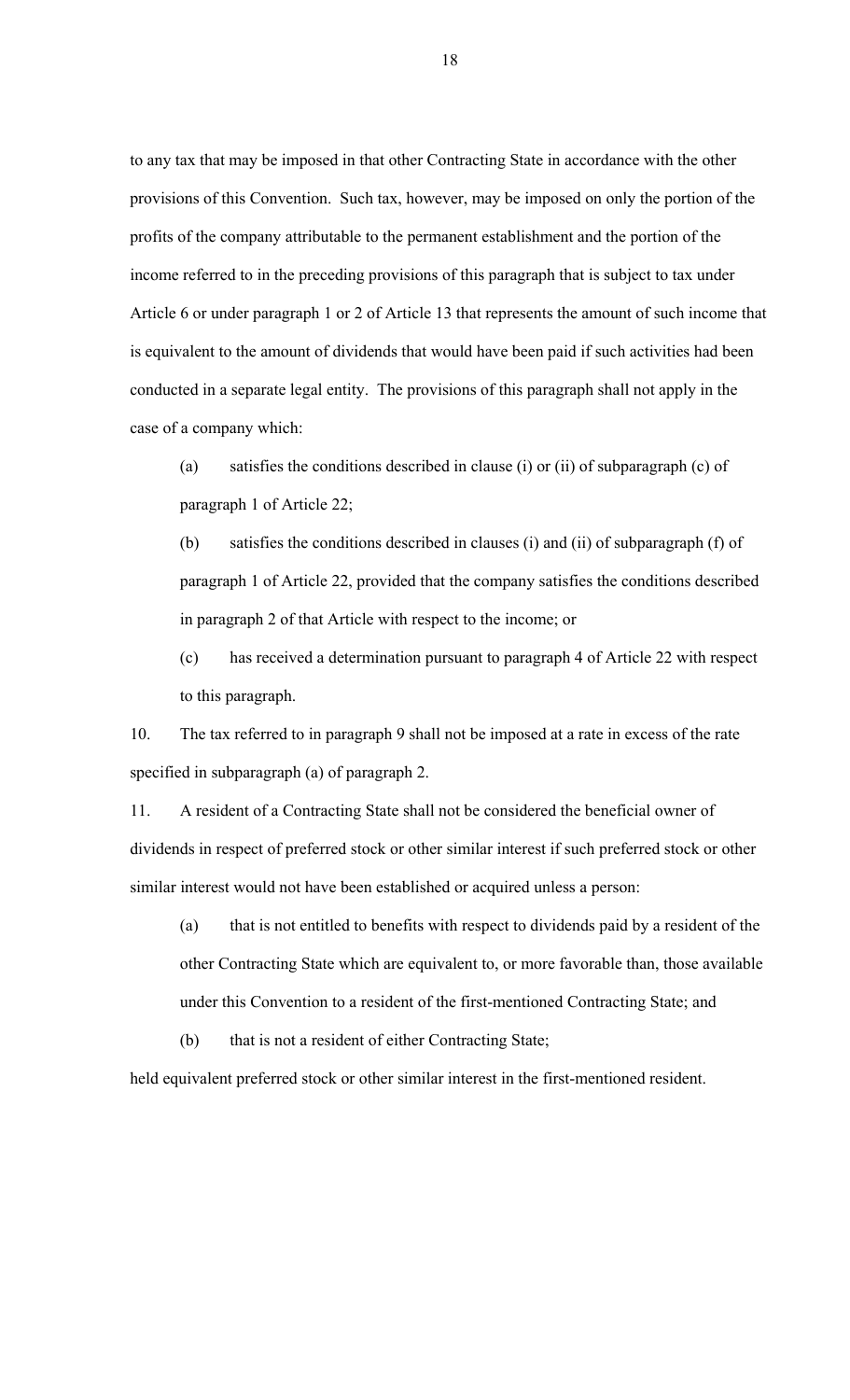### **ARTICLE 11**

1. Interest arising in a Contracting State and paid to a resident of the other Contracting State may be taxed in that other Contracting State.

2. However, such interest may also be taxed in the Contracting State in which it arises and according to the laws of that Contracting State, but if the beneficial owner of the interest is a resident of the other Contracting State, the tax so charged shall not exceed 10 percent of the gross amount of the interest.

3. Notwithstanding the provisions of paragraph 2, interest arising in a Contracting State shall be taxable only in the other Contracting State if:

(a) the interest is beneficially owned by that other Contracting State, a political subdivision or local authority thereof, or the central bank of that other Contracting State or any institution wholly owned by that other Contracting State;

(b) the interest is beneficially owned by a resident of that other Contracting State with respect to debt-claims guaranteed, insured or indirectly financed by the Government of that other Contracting State, a political subdivision or local authority thereof, or the central bank of that other Contracting State or any institution wholly owned by that other Contracting State;

(c) the interest is beneficially owned by a resident of that other Contracting State that is either:

(i) a bank (including an investment bank);

(ii) an insurance company;

(iii) a registered securities dealer; or

(iv) any other enterprise, provided that in the three taxable years preceding the taxable year in which the interest is paid, the enterprise derives more than 50 percent of its liabilities from the issuance of bonds in the financial markets or from taking deposits at interest, and more than 50 percent of the assets of the enterprise consist of debt-claims against persons that do not have with the resident a relationship described in subparagraph (a) or (b) of paragraph 1 of Article 9;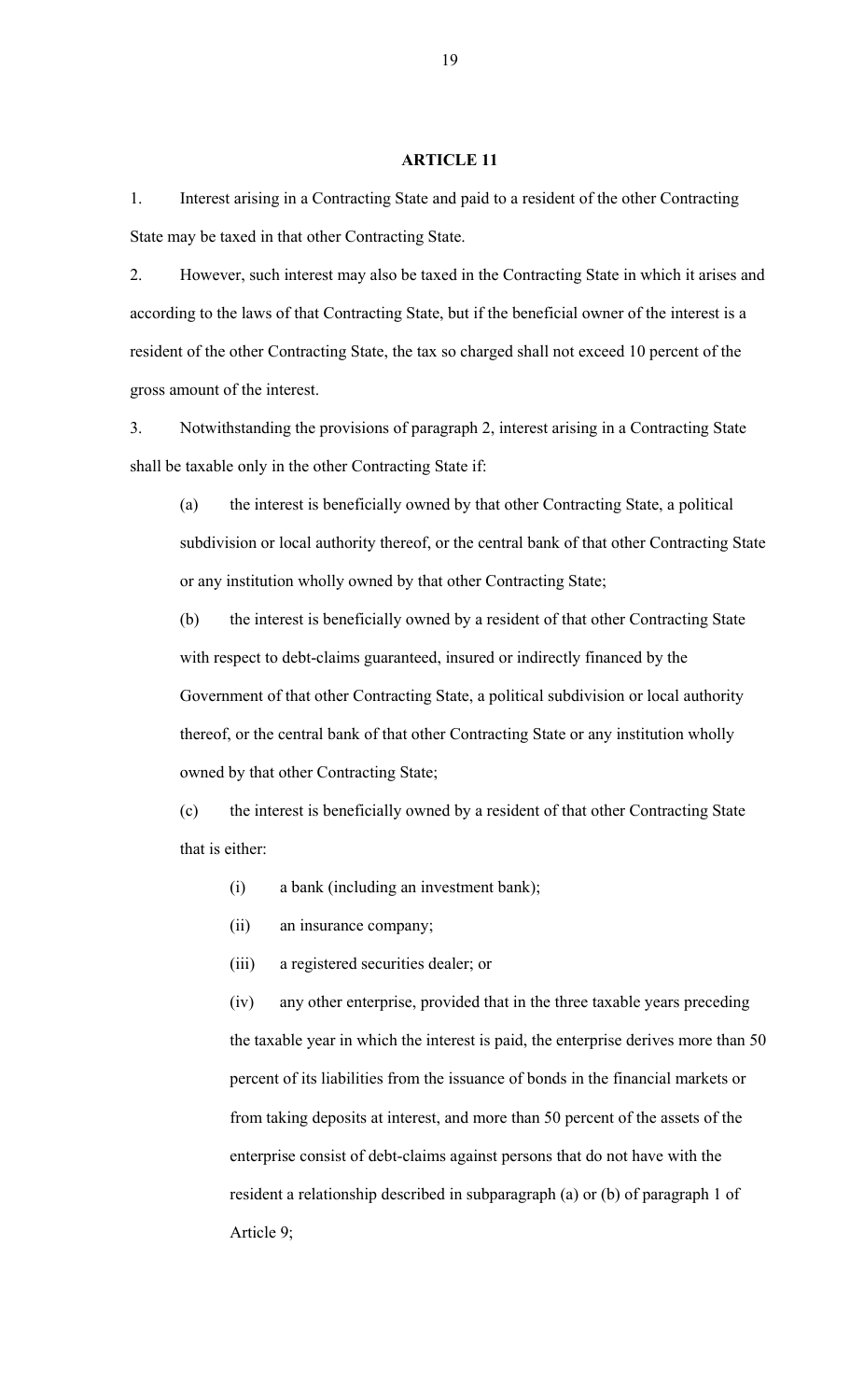(d) the interest is beneficially owned by a pension fund that is a resident of that other Contracting State, provided that such interest is not derived from the carrying on of a business, directly or indirectly, by such pension fund; or

(e) the interest is beneficially owned by a resident of that other Contracting State and paid with respect to indebtedness arising as a part of the sale on credit by a resident of that other Contracting State of equipment or merchandise.

4. For the purposes of paragraph 3, the terms "the central bank" and "institution wholly owned by a Contracting State" mean:

- (a) in the case of Japan:
	- (i) the Bank of Japan;
	- (ii) the Japan Bank for International Cooperation;
	- (iii) the Nippon Export and Investment Insurance; and
	- (iv) such other similar institution the capital of which is wholly owned by Japan as may be agreed upon from time to time between the Governments of the Contracting States through an exchange of diplomatic notes.

(b) in the case of the United States:

- (i) the Federal Reserve Banks;
- (ii) the U.S. Export-Import Bank;
- (iii) the Overseas Private Investment Corporation; and

(iv) such other similar institution the capital of which is wholly owned by the United States as may be agreed upon from time to time between the Governments of the Contracting States through an exchange of diplomatic notes.

5. The term "interest" as used in this Article means income from debt-claims of every kind, whether or not secured by mortgage and whether or not carrying a right to participate in the debtor's profits, and in particular, income from government securities and income from bonds or debentures, including premiums and prizes attaching to such securities, bonds or debentures, and all other income that is subjected to the same taxation treatment as income from money lent by the tax laws of the Contracting State in which the income arises. Income dealt with in Article 10 shall not be regarded as interest for the purposes of this Convention.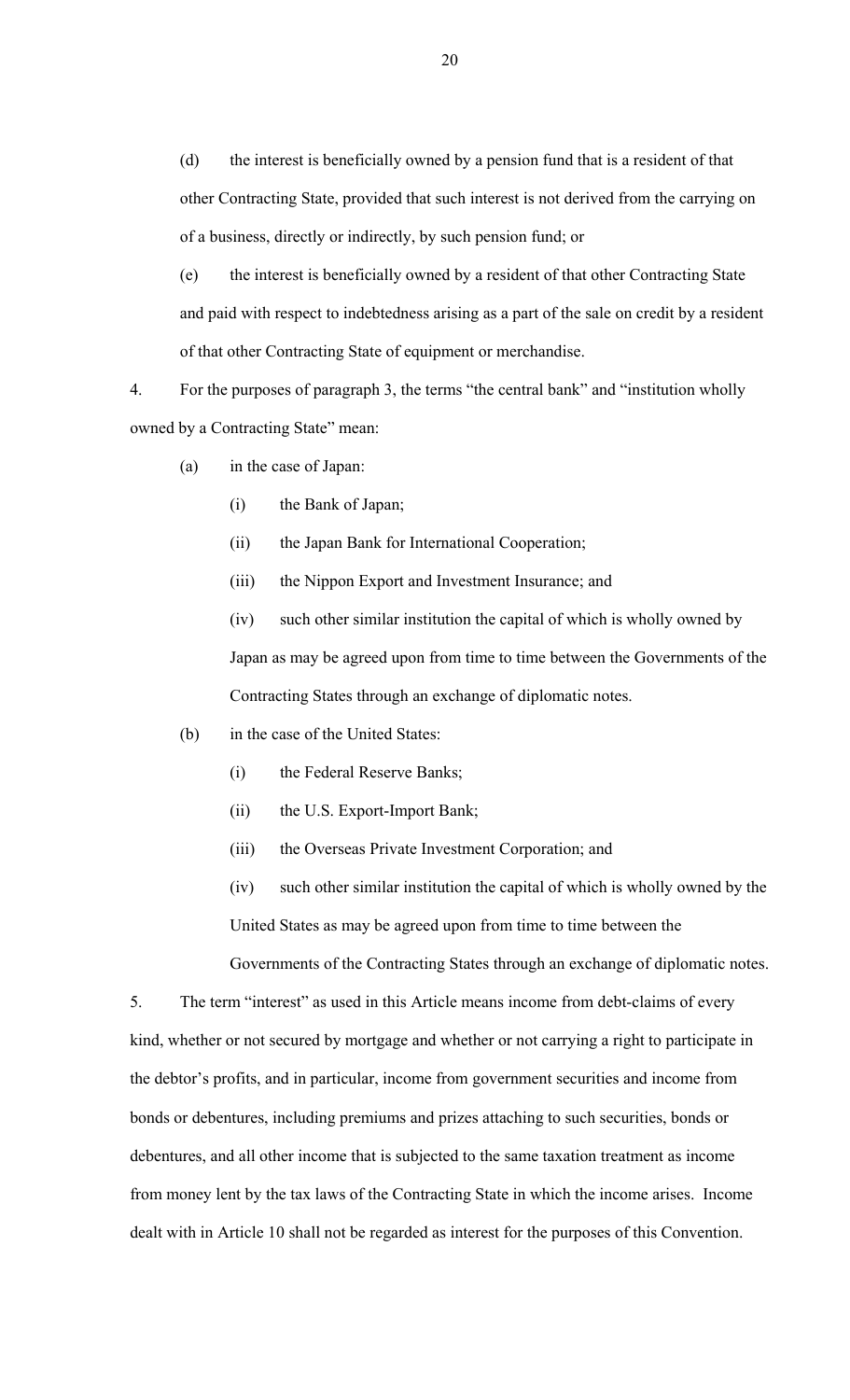6. The provisions of paragraphs 1, 2 and 3 shall not apply if the beneficial owner of the interest, being a resident of a Contracting State, carries on business in the other Contracting State in which the interest arises, through a permanent establishment situated therein and the debt-claim in respect of which the interest is paid is effectively connected with such permanent establishment. In such case the provisions of Article 7 shall apply.

7. Interest shall be deemed to arise in a Contracting State when the payor is a resident of that Contracting State. Where, however, the person paying the interest, whether such person is a resident of a Contracting State or not, has in a state other than that of which such person is a resident a permanent establishment in connection with which the indebtedness on which the interest is paid was incurred, and such interest is borne by such permanent establishment, then:

(a) if the permanent establishment is situated in a Contracting State, such interest shall be deemed to arise in that Contracting State, and

(b) if the permanent establishment is situated in a state other than the Contracting States, such interest shall not be deemed to arise in either Contracting State.

8. Where, by reason of a special relationship between the payor and the beneficial owner or between both of them and some other person, the amount of the interest, having regard to the debt-claim for which it is paid, exceeds the amount which would have been agreed upon by the payor and the beneficial owner in the absence of such relationship, the provisions of this Article shall apply only to the last-mentioned amount. In such case, the excess part of the payment may be taxed in the Contracting State in which it arises at a rate not to exceed 5 percent of the gross amount of the excess.

9. Notwithstanding the provisions of paragraphs 2 and 3, a Contracting State may tax, in accordance with its domestic law, interest paid with respect to the ownership interests in an entity used for the securitization of real estate mortgages or other assets, to the extent that the amount of interest paid exceeds the return on comparable debt instruments as specified by the domestic law of that Contracting State.

10. Where interest expense is deductible in determining the income of a company that is a resident of a Contracting State, being income which: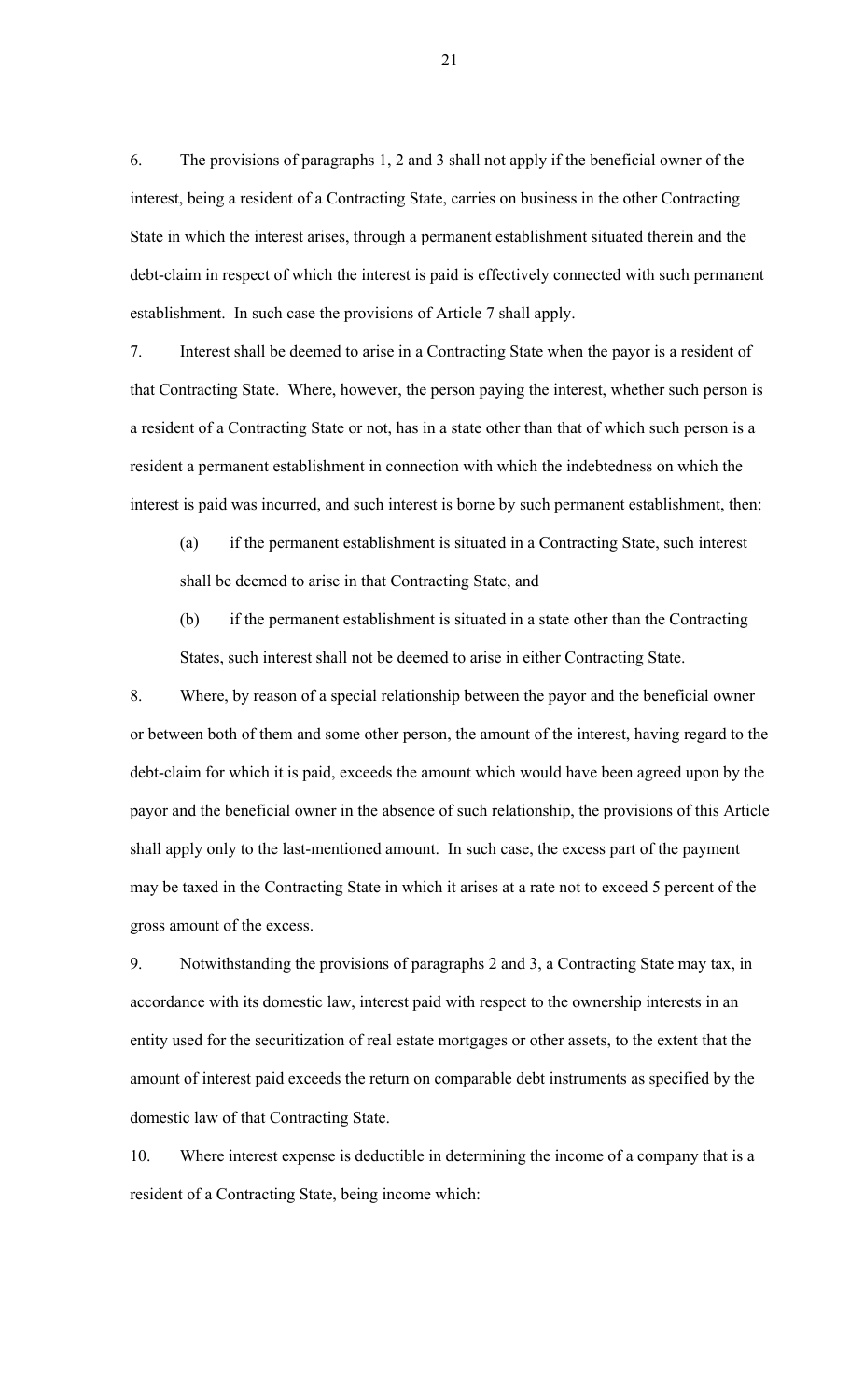- (a) is attributable to a permanent establishment of that company situated in the other Contracting State; or
- (b) may be taxed in the other Contracting State under Article 6 or paragraph 1 or 2 of Article 13;

and that interest expense exceeds the interest paid by that permanent establishment or paid with respect to the debt secured by real property situated in that other Contracting State, the amount of that excess shall be deemed to be interest arising in that other Contracting State and beneficially owned by a resident of the first-mentioned Contracting State. That deemed interest may be taxed in that other Contracting State at a rate not to exceed the rate provided for in paragraph 2, unless the company is described in paragraph 3 in which case it shall be exempt from such taxation in that other Contracting State.

11. A resident of a Contracting State shall not be considered the beneficial owner of interest in respect of a debt-claim if such debt-claim would not have been established unless a person:

(a) that is not entitled to benefits with respect to interest arising in the other Contracting State which are equivalent to, or more favorable than, those available under this Convention to a resident of the first-mentioned Contracting State; and

(b) that is not a resident of either Contracting State;

held an equivalent debt-claim against the first-mentioned resident.

#### **ARTICLE 12**

1. Royalties arising in a Contracting State and beneficially owned by a resident of the other Contracting State may be taxed only in that other Contracting State.

2. The term "royalties" as used in this Article means payments of any kind received as a consideration for the use of, or the right to use, any copyright of literary, artistic or scientific work including cinematograph films and films or tapes for radio or television broadcasting, any patent, trade mark, design or model, plan, or secret formula or process, or for information concerning industrial, commercial or scientific experience.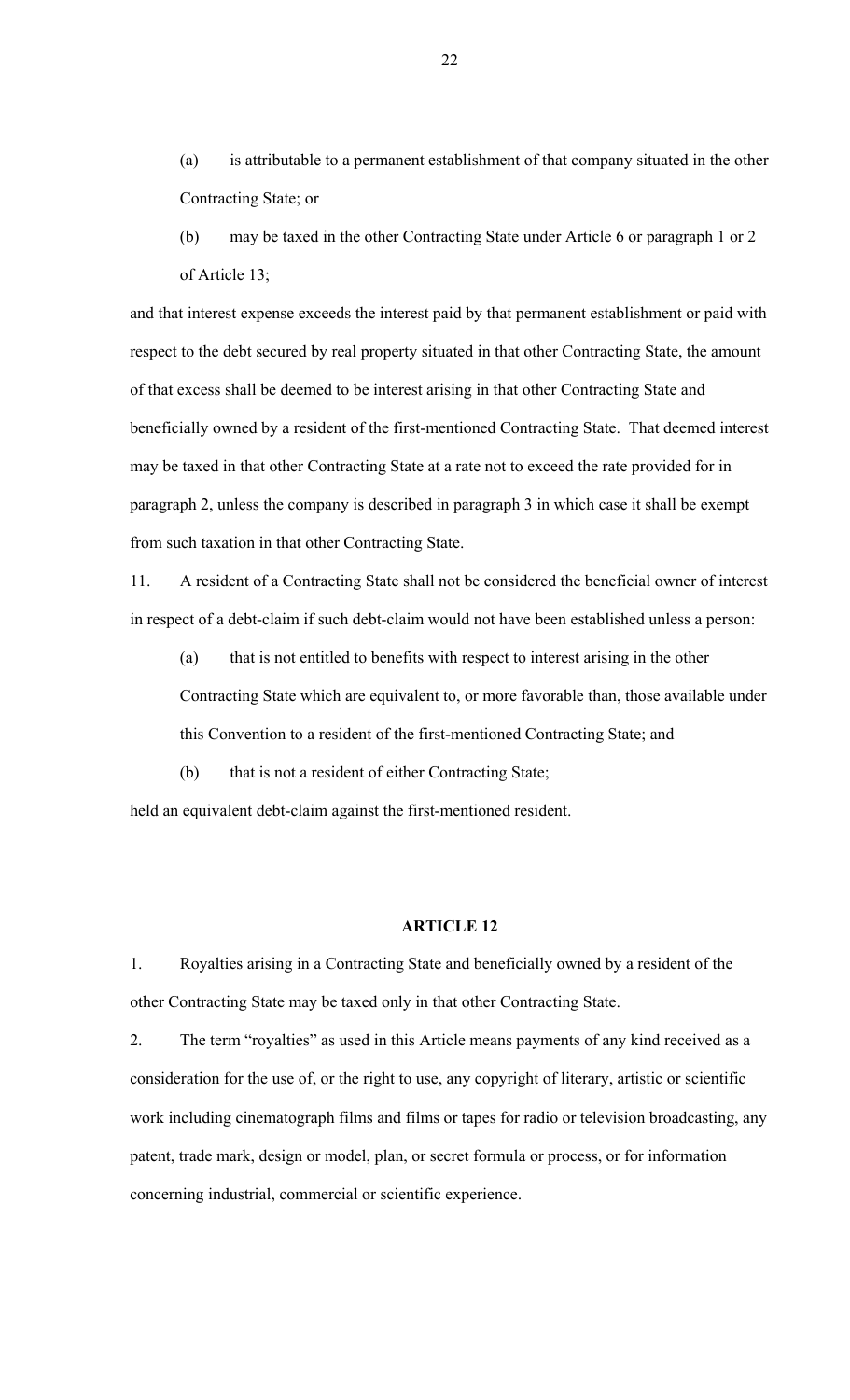3. The provisions of paragraph 1 shall not apply if the beneficial owner of the royalties, being a resident of a Contracting State, carries on business in the other Contracting State in which the royalties arise, through a permanent establishment situated therein, and the right or property in respect of which the royalties are paid is effectively connected with such permanent establishment. In such case the provisions of Article 7 shall apply.

4. Where, by reason of a special relationship between the payor and the beneficial owner or between both of them and some other person, the amount of the royalties, having regard to the use, right or information for which they are paid, exceeds the amount which would have been agreed upon by the payor and the beneficial owner in the absence of such relationship, the provisions of this Article shall apply only to the last-mentioned amount. In such case, the excess part of the payment may be taxed in the Contracting State in which it arises at a rate not to exceed 5 percent of the gross amount of the excess.

5. A resident of a Contracting State shall not be considered the beneficial owner of royalties in respect of the use of intangible property if such royalties would not have been paid to the resident unless the resident pays royalties in respect of the same intangible property to a person:

(a) that is not entitled to benefits with respect to royalties arising in the other Contracting State which are equivalent to, or more favorable than, those available under this Convention to a resident of the first-mentioned Contracting State; and

(b) that is not a resident of either Contracting State.

#### **ARTICLE 13**

1. Gains derived by a resident of a Contracting State from the alienation of real property situated in the other Contracting State may be taxed in that other Contracting State.

2. **(a)** Gains derived by a resident of a Contracting State from the alienation of shares or other comparable rights in a company that is a resident of the other Contracting State and that derives at least 50 percent of its value directly or indirectly from real property situated in that other Contracting State may be taxed in that other Contracting State,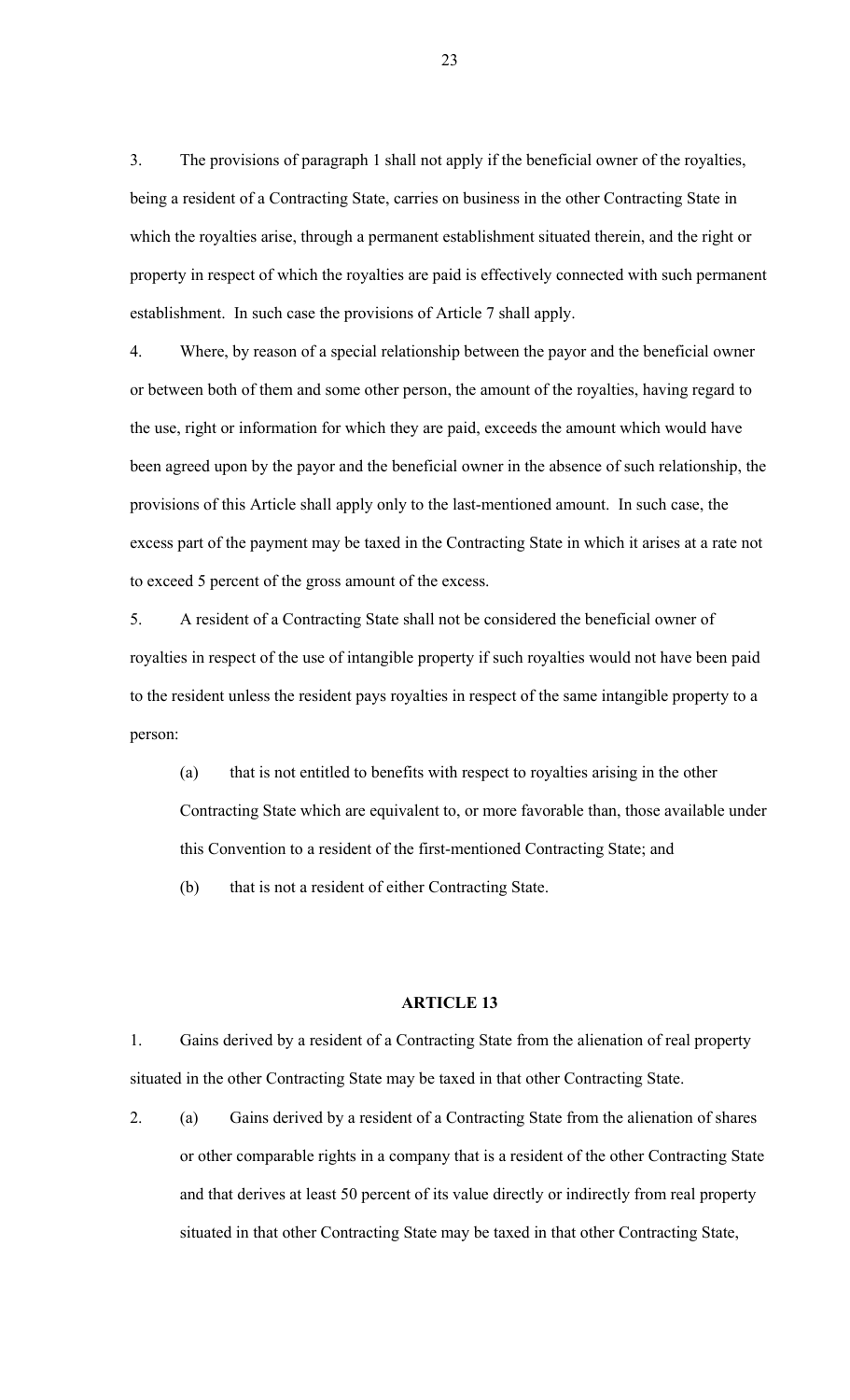unless the relevant class of shares is traded on a recognized stock exchange specified in subparagraph (b) of paragraph 5 of Article 22 and the resident, and persons related thereto, own in the aggregate 5 percent or less of that class of shares.

(b) Gains derived by a resident of a Contracting State from the alienation of an interest in a partnership, trust or estate may be taxed in the other Contracting State to the extent that its assets consist of real property situated in that other Contracting State.

3. (a) Where

(i) a Contracting State (including, for this purpose in the case of Japan, the Deposit Insurance Corporation of Japan) provides, pursuant to the domestic law concerning failure resolution involving imminent insolvency of financial institutions in that Contracting State, substantial financial assistance to a financial institution that is a resident of that Contracting State, and

(ii) a resident of the other Contracting State acquires shares in the financial institution from the first-mentioned Contracting State,

the first-mentioned Contracting State may tax gains derived by the resident of the other Contracting State from the alienation of such shares, provided that the alienation is made within five years from the first date on which such financial assistance was provided.

(b) The provisions of subparagraph (a) shall not apply if the resident of that other Contracting State acquired any shares in the financial institution from the first mentioned Contracting State before the entry into force of this Convention or pursuant to a binding contract entered into before the entry into force of the Convention.

4. Notwithstanding the provisions of paragraphs 2 and 3, gains from the alienation of any property, other than real property, forming part of the business property of a permanent establishment which an enterprise of a Contracting State has in the other Contracting State, including such gains from the alienation of such a permanent establishment (alone or with the whole enterprise), may be taxed in that other Contracting State.

5. Gains derived by a resident of a Contracting State from the alienation of ships or aircraft operated by that resident in international traffic and any property, other than real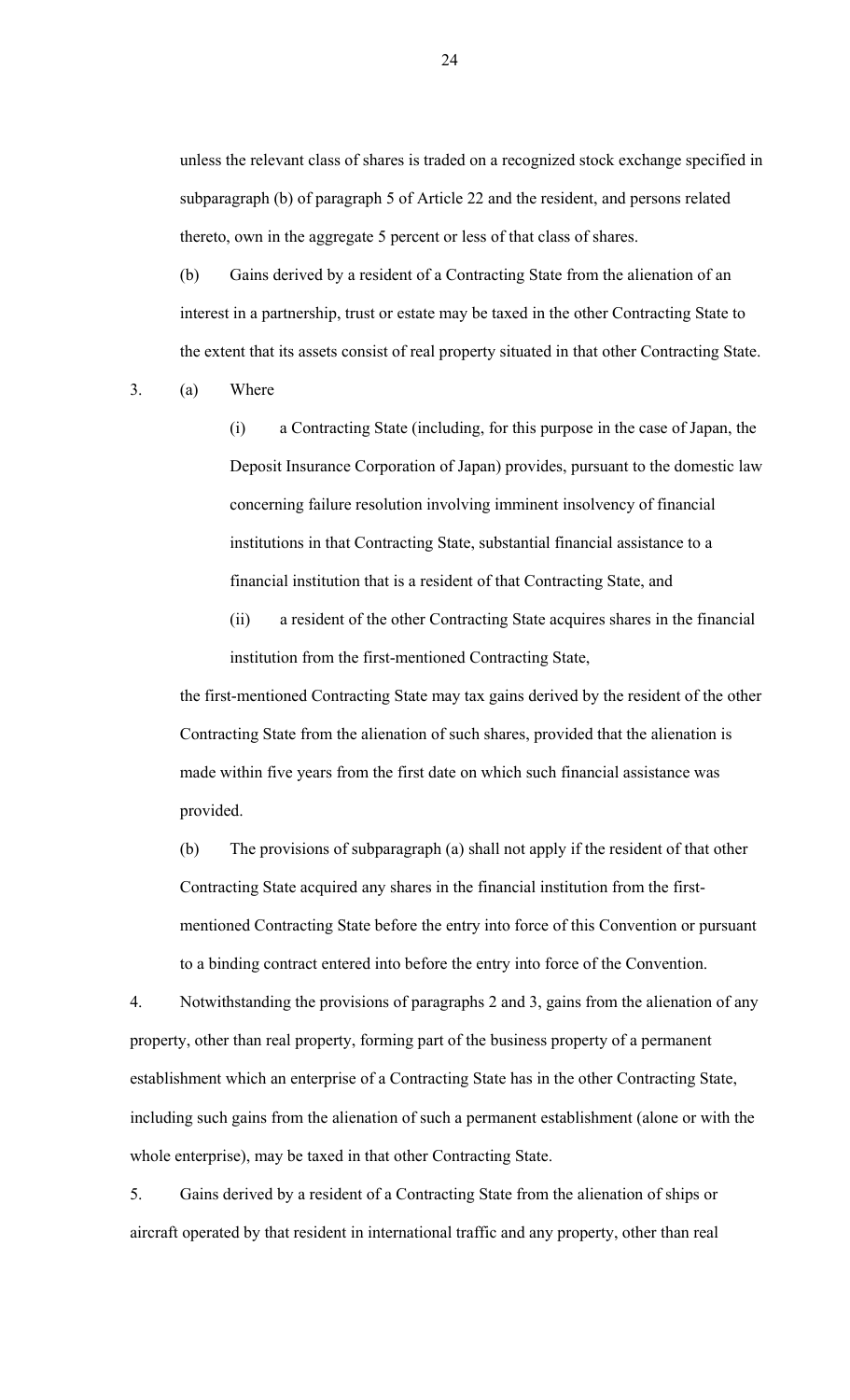property, pertaining to the operation of such ships or aircraft shall be taxable only in that Contracting State.

6. Gains derived by a resident of a Contracting State from the alienation of containers, including trailers, barges and related equipment for the transport of containers, shall be taxable only in that Contracting State except where such containers were used solely within the other Contracting State.

7. Gains from the alienation of any property other than that referred to in the preceding paragraphs of this Article shall be taxable only in the Contracting State of which the alienator is a resident.

## **ARTICLE 14**

1. Subject to the provisions of Articles 15, 17 and 18, salaries, wages and other similar remuneration derived by a resident of a Contracting State in respect of an employment shall be taxable only in that Contracting State unless the employment is exercised in the other Contracting State. If the employment is so exercised, such remuneration as is derived therefrom may be taxed in that other Contracting State.

2. Notwithstanding the provisions of paragraph 1, remuneration derived by a resident of a Contracting State in respect of an employment exercised in the other Contracting State shall be taxable only in the first-mentioned Contracting State if:

- (a) the recipient is present in that other Contracting State for a period or periods not exceeding in the aggregate 183 days in any twelve month period commencing or ending in the taxable year concerned;
- (b) the remuneration is paid by, or on behalf of, an employer who is not a resident of that other Contracting State; and
- (c) the remuneration is not borne by a permanent establishment which the employer has in that other Contracting State.

3. Notwithstanding the provisions of the preceding paragraphs of this Article, remuneration derived in respect of an employment exercised aboard a ship or aircraft operated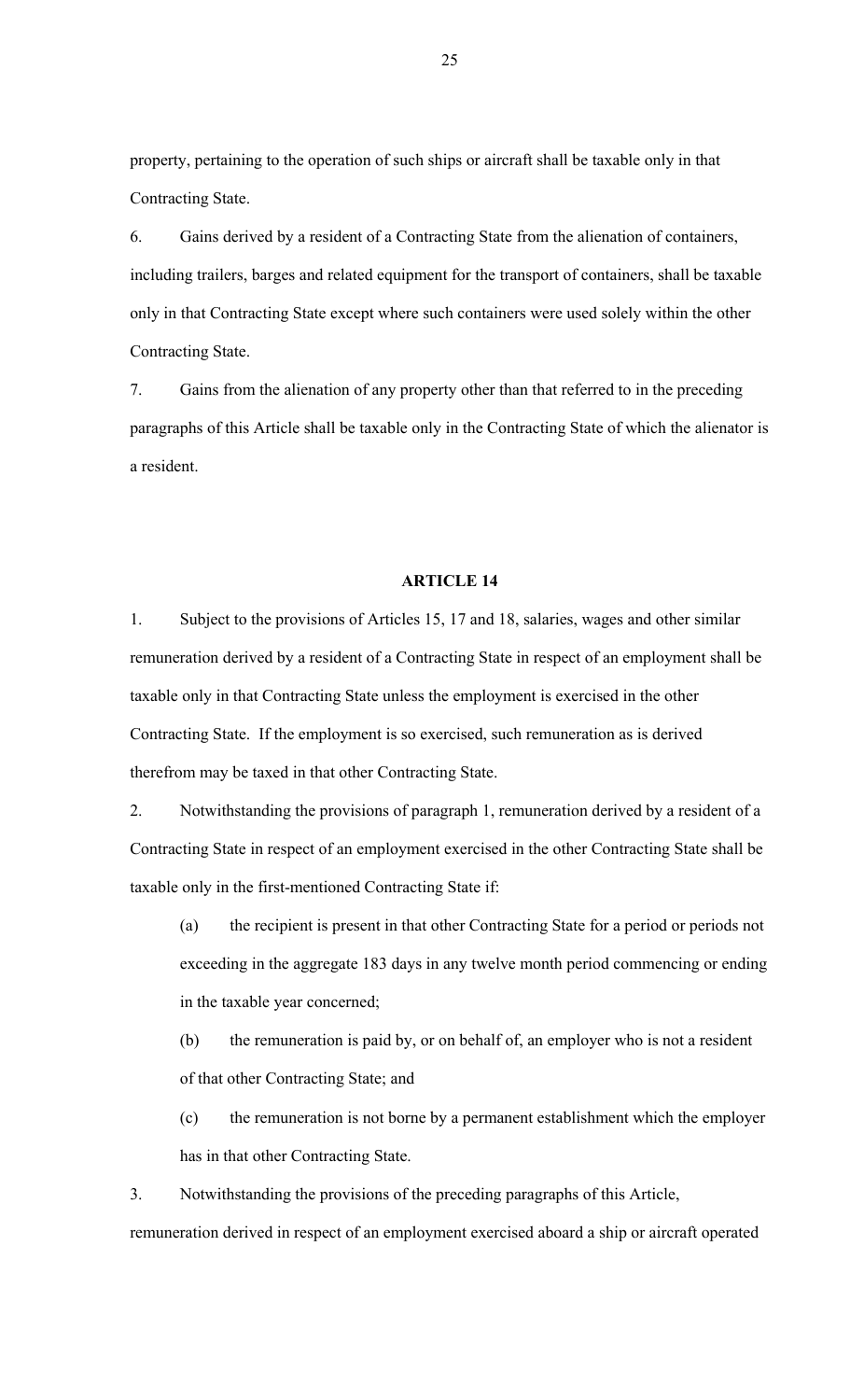in international traffic by an enterprise of a Contracting State may be taxed in that Contracting State.

#### **ARTICLE 15**

Directors' fees and other similar payments derived by a resident of a Contracting State in his capacity as a member of the board of directors of a company which is a resident of the other Contracting State may be taxed in that other Contracting State.

#### **ARTICLE 16**

1. Income derived by an individual who is a resident of a Contracting State as an entertainer, such as a theater, motion picture, radio or television artiste, or a musician, or as a sportsman, from his personal activities as such exercised in the other Contracting State, which income would be exempt from tax in that other Contracting State under the provisions of Articles 7 and 14, may be taxed in that other Contracting State, except where the amount of the gross receipts derived by such entertainer or sportsman, including expenses reimbursed to him or borne on his behalf, from such activities does not exceed ten thousand United States dollars (\$10,000) or its equivalent in Japanese yen for the taxable year concerned.

2. Where income in respect of personal activities exercised in a Contracting State by an individual in his capacity as an entertainer or a sportsman accrues not to the individual himself but to another person that is a resident of the other Contracting State, that income may, notwithstanding the provisions of Articles 7 and 14, be taxed in the Contracting State in which the activities of the individual are exercised, unless the contract pursuant to which the personal activities are performed allows that other person to designate the individual who is to perform the personal activities.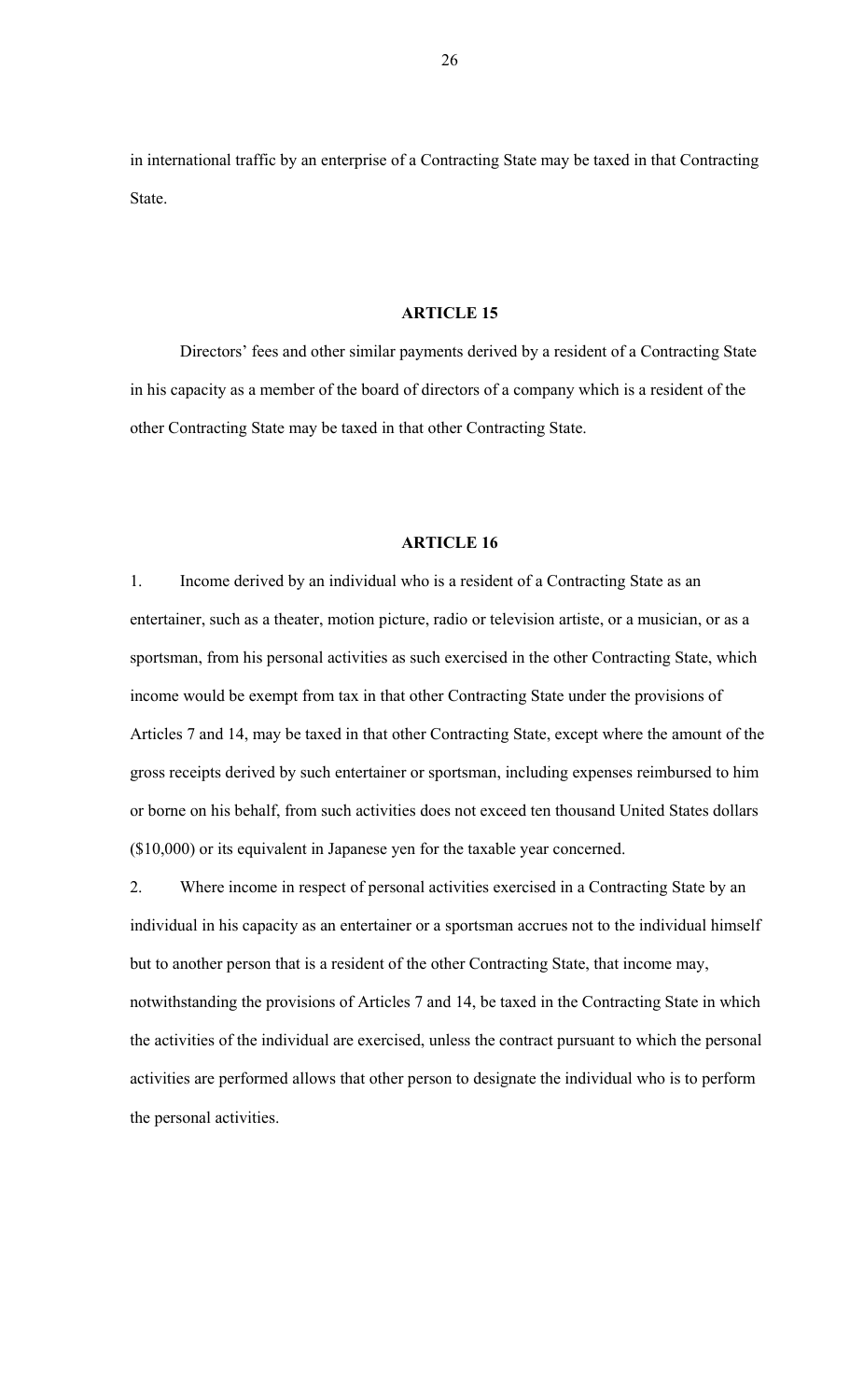### **ARTICLE 17**

1. Subject to the provisions of paragraph 2 of Article 18, pensions and other similar remuneration, including social security payments, beneficially owned by a resident of a Contracting State shall be taxable only in that Contracting State.

2. Annuities derived and beneficially owned by an individual who is a resident of a Contracting State shall be taxable only in that Contracting State. The term "annuities" as used in this paragraph means a stated sum paid periodically at stated times during the life of the individual, or during a specified or ascertainable period of time, under an obligation to make the payments in return for adequate and full consideration (other than services rendered).

3. Periodic payments, made pursuant to a written separation agreement or a decree of divorce, separate maintenance, or compulsory support, including payments for the support of a child, paid by a resident of a Contracting State to a resident of the other Contracting State shall be taxable only in the first-mentioned Contracting State. However, such payments shall not be taxable in either Contracting State if the individual making such payments is not entitled to a deduction for such payments in computing taxable income in the first-mentioned Contracting State.

#### **ARTICLE 18**

1. **(a)** Salaries, wages and other similar remuneration, other than a pension and other similar remuneration, paid by a Contracting State or a political subdivision or local authority thereof to an individual in respect of services rendered to that Contracting State or political subdivision or local authority thereof, in the discharge of functions of a governmental nature, shall be taxable only in that Contracting State.

(b) However, such salaries, wages and other similar remuneration shall be taxable only in the other Contracting State if the services are rendered in that other Contracting State and the individual is a resident of that other Contracting State who:

(i) is a national of that other Contracting State; or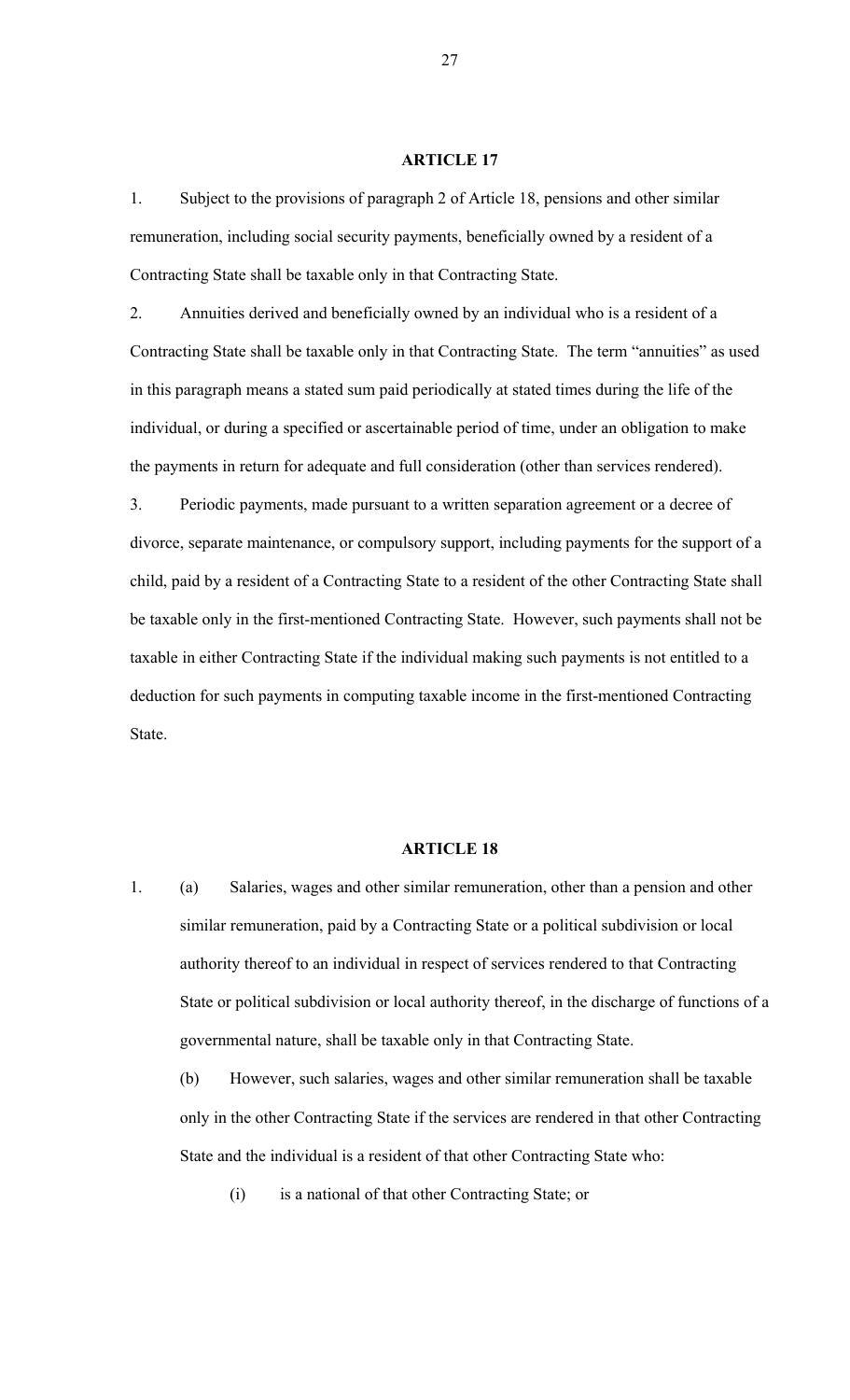(ii) did not become a resident of that other Contracting State solely for the purpose of rendering the services.

2. (a) Any pension and other similar remuneration paid by, or out of funds to which contributions are made by, a Contracting State or a political subdivision or local authority thereof to an individual in respect of services rendered to that Contracting State or a political subdivision or local authority thereof, other than payments made by the United States under provisions of the social security or similar legislation, shall be taxable only in that Contracting State.

(b) However, such pension and other similar remuneration shall be taxable only in the other Contracting State if the individual is a resident of, and a national of, that other Contacting State.

3. The provisions of Articles 14, 15, 16 and 17 shall apply to salaries, wages and other similar remuneration, and to pensions and other similar remuneration, in respect of services rendered in connection with a business carried on by a Contracting State or a political subdivision or local authority thereof.

#### **ARTICLE 19**

Payments which a student or business apprentice who is, or was immediately before visiting a Contracting State, a resident of the other Contracting State and who is present in the first-mentioned Contracting State for the primary purpose of his education or training receives for the purpose of his maintenance, education or training shall be exempt from tax in the firstmentioned Contracting State, provided that such payments are made to him from outside that first-mentioned Contracting State. The exemption from tax provided by this Article shall apply to a business apprentice only for a period not exceeding one year from the date he first begins his training in the first-mentioned Contracting State.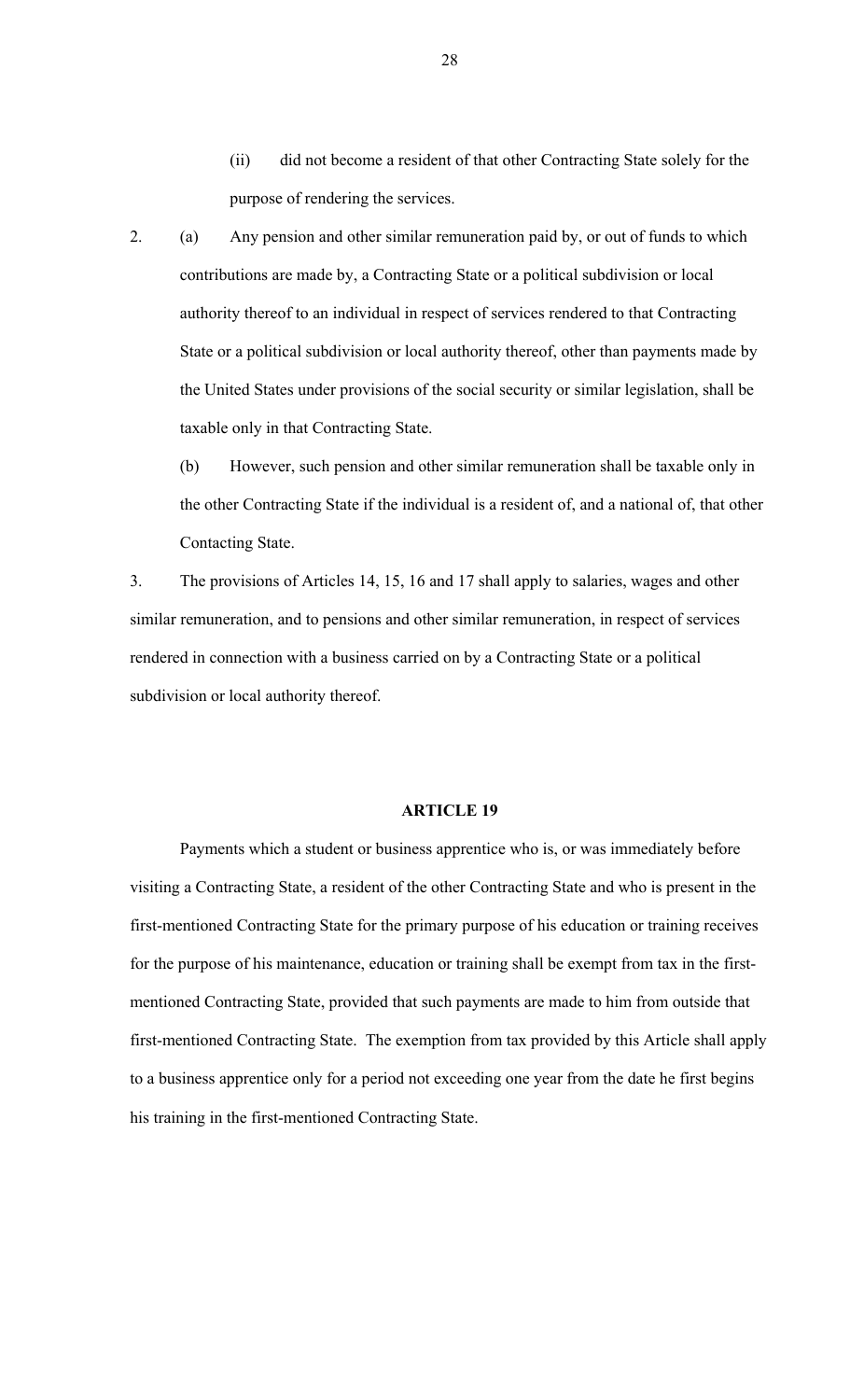### **ARTICLE 20**

1. An individual who visits a Contracting State temporarily for the purpose of teaching or conducting research at a university, college, school or other educational institution in that Contracting State, and who continues to be a resident, within the meaning of paragraph 1 of Article 4, of the other Contracting State, shall be exempt from tax in the first-mentioned Contracting State on any remuneration for such teaching or research for a period not exceeding two years from the date of his arrival.

2. The provisions of paragraph 1 shall not apply to income from research if such research is undertaken primarily for the private benefit of one or more specific persons.

## **ARTICLE 21**

1. Items of income beneficially owned by a resident of a Contracting State, wherever arising, not dealt with in the foregoing Articles of this Convention (hereinafter referred to as "other income") shall be taxable only in that Contracting State.

2. The provisions of paragraph 1 shall not apply to income, other than income from real property, if the beneficial owner of such income, being a resident of a Contracting State, carries on business in the other Contracting State through a permanent establishment situated therein and the right or property in respect of which the income is paid is effectively connected with such permanent establishment. In such case the provisions of Article 7 shall apply.

3. Where, by reason of a special relationship between the resident referred to in paragraph 1 and the payor, or between both of them and some other person, the amount of other income, having regard to the right or property in respect of which it is paid, exceeds the amount which would have been agreed upon between them in the absence of such relationship, the provisions of this Article shall apply only to the last-mentioned amount. In such case, the excess part of the payment may be taxed in the Contracting State in which it arises at a rate not to exceed 5 percent of the gross amount of the excess.

4. A resident of a Contracting State shall not be considered the beneficial owner of other income in respect of the right or property if such other income would not have been paid to the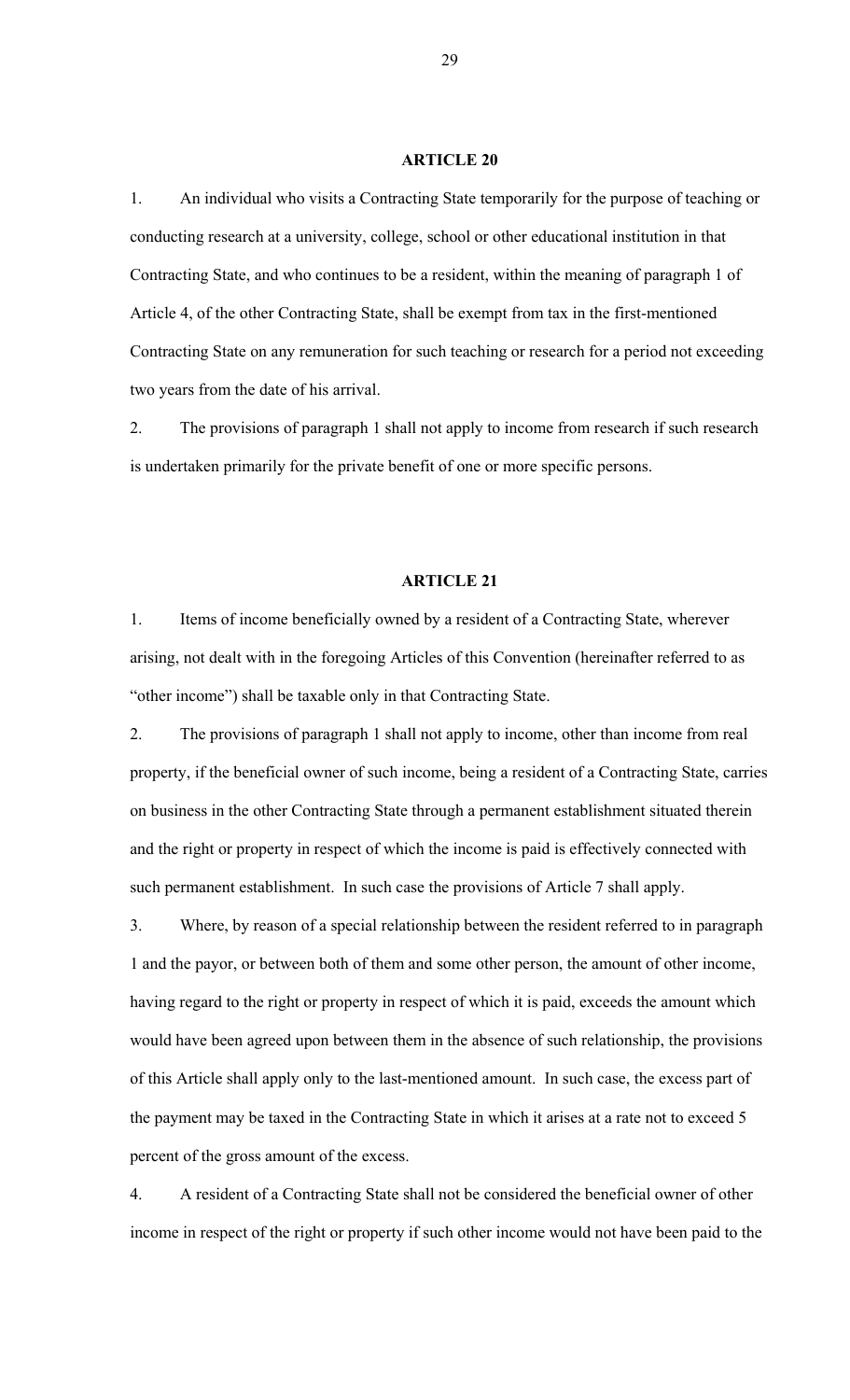resident unless the resident pays other income in respect of the same right or property to a person:

(a) that is not entitled to benefits with respect to other income arising in the other Contracting State which are equivalent to, or more favorable than, those available under this Convention to a resident of the first-mentioned Contracting State; and

(b) that is not a resident of either Contracting State.

### **ARTICLE 22**

1. Except as otherwise provided in this Article, a resident of a Contracting State that derives income from the other Contracting State shall be entitled to all the benefits accorded to residents of a Contracting State for a taxable year by the provisions of other Articles of this Convention only if such resident satisfies any other specified conditions for the obtaining of such benefits and is either:

(a) an individual;

(b) a Contracting State, any political subdivision or local authority thereof, the Bank of Japan or the Federal Reserve Banks;

(c) a company, if:

(i) the principal class of its shares, and any disproportionate class of its shares, is listed or registered on a recognized stock exchange specified in clause (i) or (ii) of subparagraph (b) of paragraph 5 and is regularly traded on one or more recognized stock exchanges; or

(ii) at least 50 percent of each class of shares in the company is owned directly or indirectly by five or fewer residents entitled to benefits under clause (i), provided that, in the case of indirect ownership, each intermediate owner is a person entitled to the benefits of this Convention under this paragraph;

(d) a person described in subparagraph (c) of paragraph 1 of Article 4;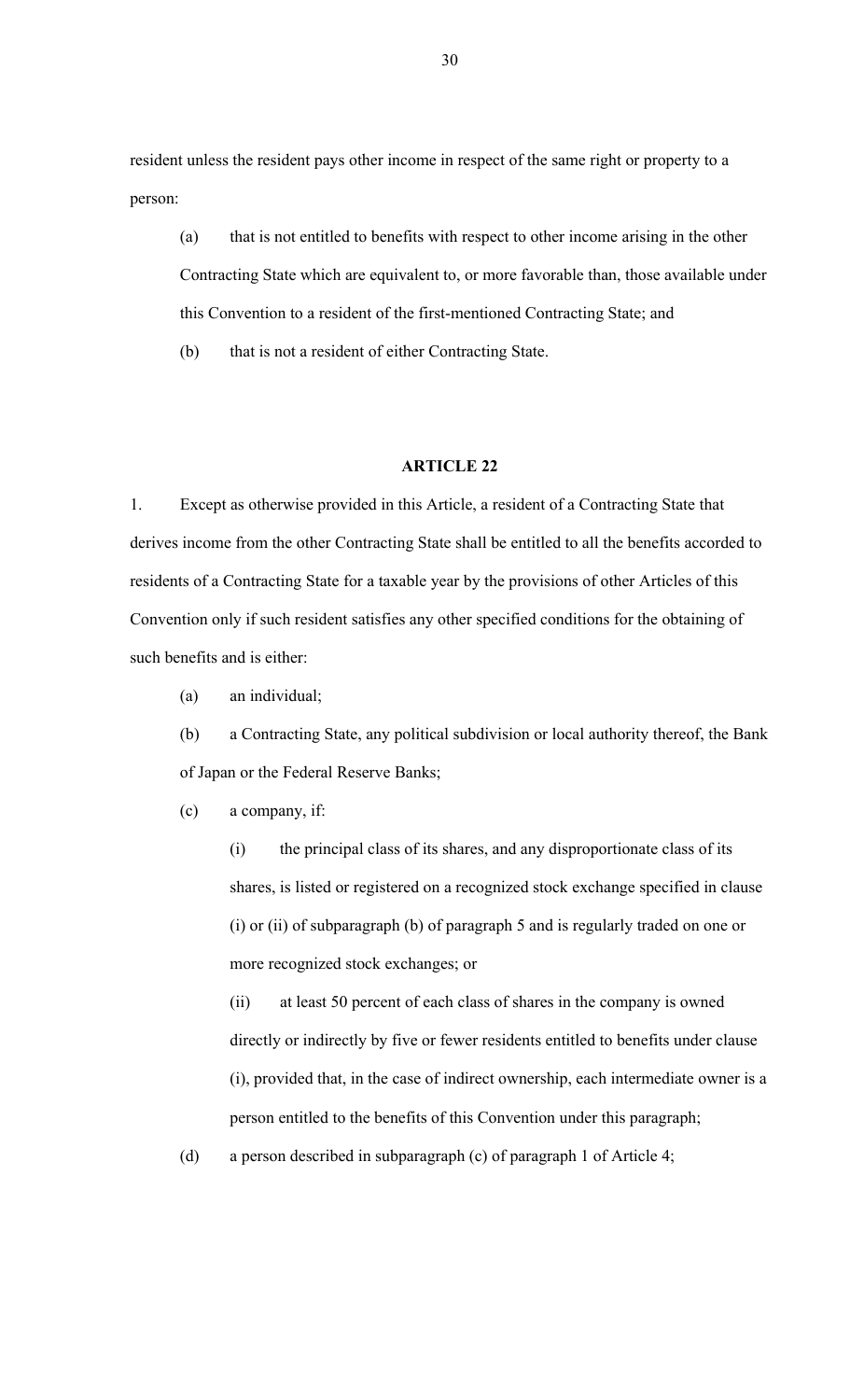(e) a pension fund, provided that as of the end of the prior taxable year more than 50 percent of its beneficiaries, members or participants are individuals who are residents of either Contracting State; or

(f) a person other than an individual, if:

(i) residents that are described in subparagraph (a), (b), (d) or (e), or clause (i) of subparagraph (c), own, directly or indirectly, at least 50 percent of each class of shares or other beneficial interests in the person, and

(ii) less than 50 percent of the person's gross income for the taxable year is paid or accrued by the person in that taxable year, directly or indirectly, to persons who are not residents of either Contracting State in the form of payments that are deductible in computing its taxable income in the Contracting State of which it is a resident (but not including arm's length payments in the ordinary course of business for services or tangible property and payments in respect of financial obligations to a commercial bank, provided that where such a bank is not a resident of a Contracting State such payment is attributable to a permanent establishment of that bank situated in one of the Contracting States).

2. (a) A resident of a Contracting State shall be entitled to benefits of this Convention with respect to an item of income derived from the other Contracting State if the resident is engaged in the first-mentioned Contracting State in the active conduct of a trade or business, other than the business of making or managing investments for the resident's own account, unless these activities are banking, insurance or securities activities carried on by a commercial bank, insurance company or registered securities dealer, the income derived from the other Contracting State is derived in connection with, or is incidental to, that trade or business and that resident satisfies any other specified conditions for the obtaining of such benefits.

(b) If a resident of a Contracting State derives an item of income from a trade or business activity in the other Contracting State, or derives an item of income arising in the other Contracting State from a person that has with the resident a relationship described in subparagraph (a) or (b) of paragraph 1 of Article 9, the conditions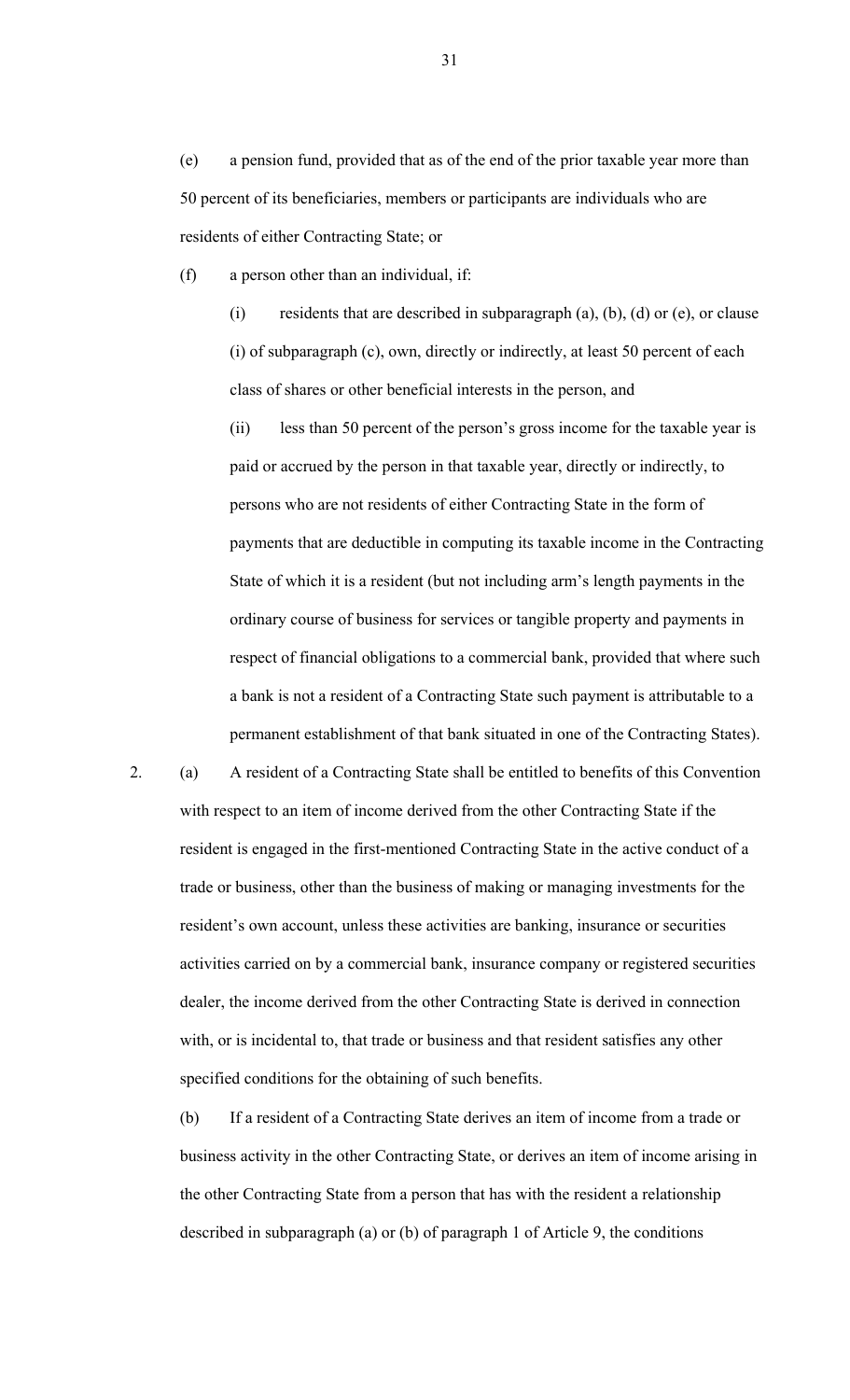described in subparagraph (a) shall be considered to be satisfied with respect to such item only if the trade or business activity carried on by the resident in the firstmentioned Contracting State is substantial in relation to the trade or business activity carried on by the resident or such person in the other Contracting State. Whether a trade or business activity is substantial for the purposes of this paragraph will be determined based on all the facts and circumstances.

3. (a) Where the provisions of clause (ii) of subparagraph (c) of paragraph 1 apply in respect of taxation by withholding at source, a resident of a Contracting State shall be considered to satisfy the conditions described in that clause for a taxable year in which the payment is made if such resident satisfies those conditions during the part of that taxable year which precedes the date of payment of the item of income (or, in the case of dividends, the date on which entitlement to the dividends is determined) and, unless that date is the last day of that taxable year, during the whole of the preceding taxable year.

(b) Where the provisions of clause (i) of subparagraph (f) of paragraph 1 apply:

(i) in respect of taxation by withholding at source, a resident of a Contracting State shall be considered to satisfy the conditions described in that clause for a taxable year in which the payment is made if such resident satisfies those conditions during the part of that taxable year which precedes the date of payment of the item of income (or, in the case of dividends, the date on which entitlement to the dividends is determined) and, unless that date is the last day of that taxable year, during the whole of the preceding taxable year; and

(ii) in all other cases, a resident of a Contracting State shall be considered to satisfy the conditions described in that clause for a taxable year in which the payment is made if such resident satisfies those conditions on at least half the days of the taxable year.

(c) Where the provisions of clause (ii) of subparagraph (f) of paragraph 1 apply in respect of taxation by withholding at source in Japan, a resident of the United States shall be considered to satisfy the conditions described in that subparagraph for a taxable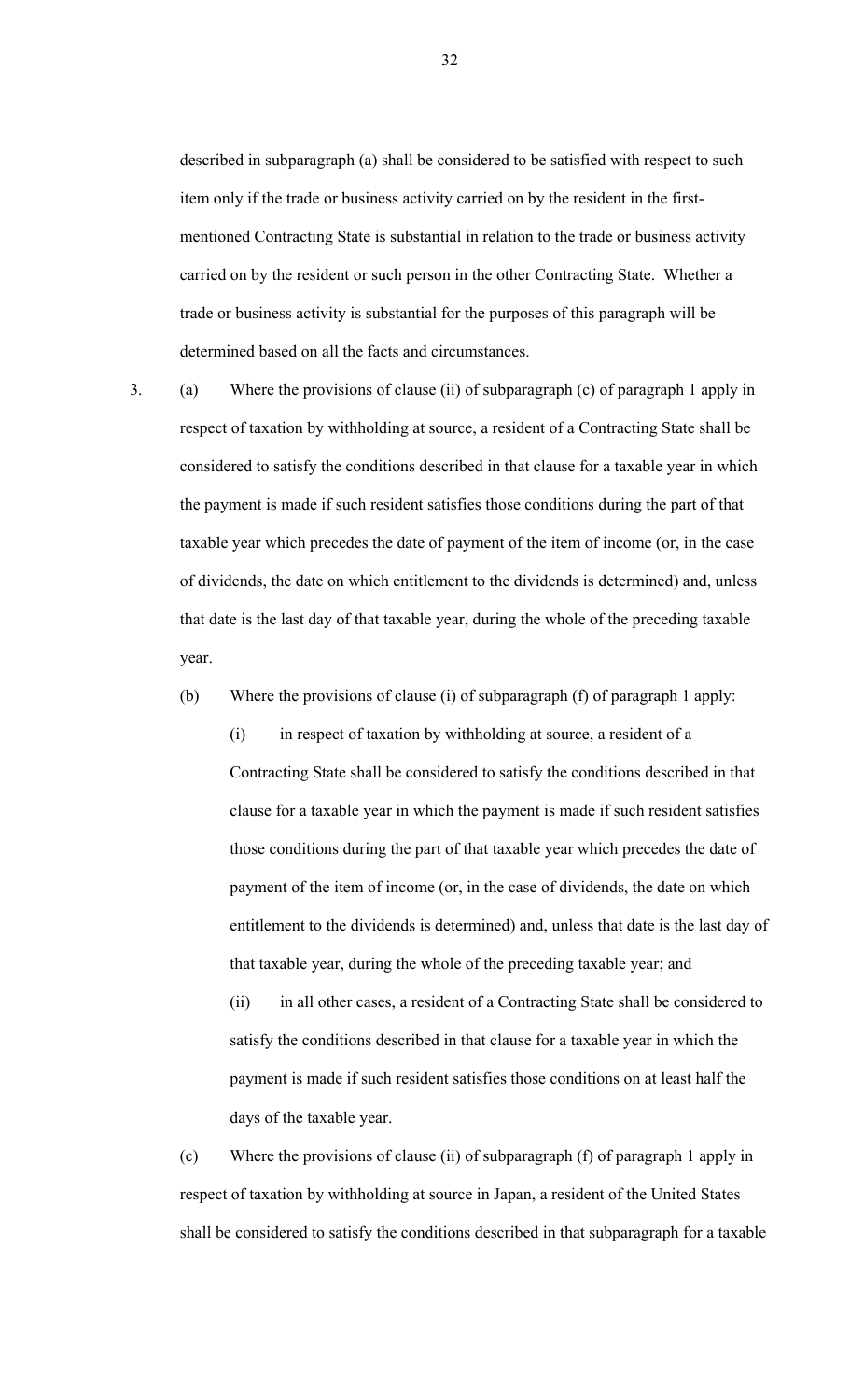year in which the payment is made if such resident satisfies those conditions for the three taxable years preceding that taxable year.

4. A resident of a Contracting State that is not described in paragraph 1 and is not entitled to benefits with respect to an item of income under paragraph 2 shall, nevertheless, be granted benefits of this Convention if the competent authority of the Contracting State from which benefits are claimed determines, in accordance with its domestic law or administrative practice, that the establishment, acquisition or maintenance of such resident and the conduct of its operations are considered as not having the obtaining of benefits under the Convention as one of its principal purposes.

5. For the purposes of this Article:

(a) the term "disproportionate class of shares" means any class of shares of a company that is a resident of a Contracting State which is subject to terms or other arrangements that entitle the holders of that class of shares to a portion of the income of the company derived from the other Contracting State that is larger than the portion such holders would receive absent such terms or arrangements;

(b) the term "recognized stock exchange" means:

(i) any stock exchange established under the terms of the Securities and Exchange Law (Law No. 25 of 1948) of Japan;

(ii) the NASDAQ System and any stock exchange registered with the Securities and Exchange Commission as a national securities exchange under the Securities Exchange Act of 1934 of the United States; and

(iii) any other stock exchange agreed upon by the competent authorities; and (c) the term "gross income" means the total revenues derived by a resident of a Contracting State from its business, less the direct costs of obtaining such revenues.

#### **ARTICLE 23**

1. Subject to the provisions of the laws of Japan regarding the allowance as a credit against the Japanese tax of tax payable in any country other than Japan: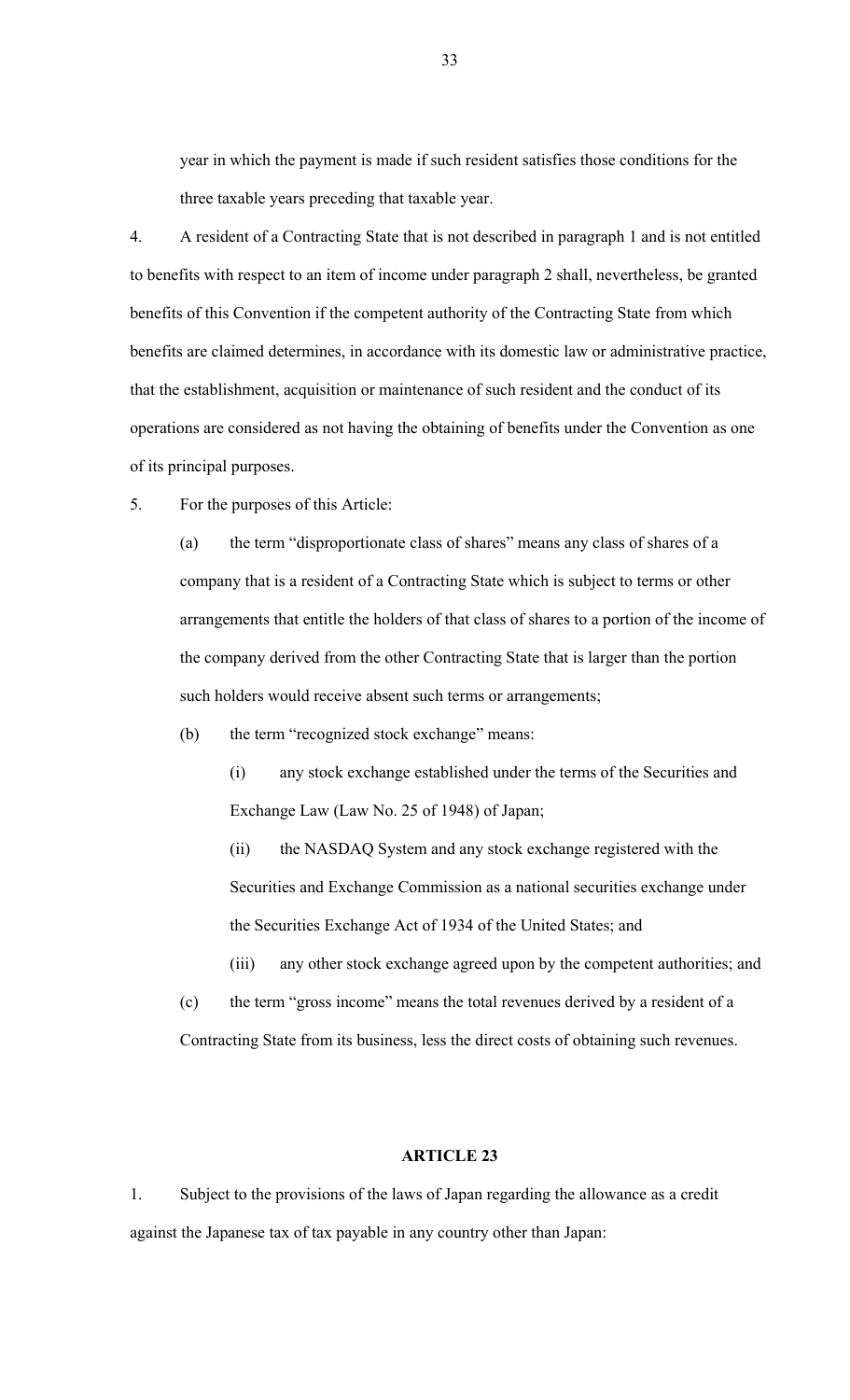(a) Where a resident of Japan derives income from the United States which may be taxed in the United States in accordance with the provisions of this Convention, the amount of the United States tax payable in respect of that income shall be allowed as a credit against the Japanese tax imposed on that resident. The amount of credit, however, shall not exceed that part of the Japanese tax which is appropriate to that income.

(b) Where the income derived from the United States is dividends paid by a company which is a resident of the United States to a company which is a resident of Japan and which owns not less than 10 percent of the voting shares issued by the company paying the dividends during the period of six months immediately before the day when the obligation to pay dividends is confirmed, the credit shall take into account the United States tax payable by the company paying the dividends in respect of its income.

For the purposes of this paragraph, income beneficially owned by a resident of Japan which may be taxed in the United States in accordance with the Convention shall be deemed to arise from sources in the United States.

2. In accordance with the provisions and subject to the limitations of the laws of the United States (as it may be amended from time to time without changing the general principle hereof), the United States shall allow to a resident or citizen of the United States as a credit against the United States tax on income:

(a) the Japanese tax paid or accrued by or on behalf of such citizen or resident; and

(b) in the case of a company that is a resident of the United States and that owns at least 10 percent of the voting stock of a company that is a resident of Japan and from which the first-mentioned company receives dividends, the Japanese tax paid or accrued by or on behalf of the payor with respect to the profits out of which the dividends are paid.

For the purposes of this paragraph, the taxes referred to in subparagraph (a) of paragraph 1 and paragraph 2 of Article 2 shall be considered Japanese taxes imposed on the beneficial owner of the income. For the purposes of this paragraph, an item of gross income, as determined under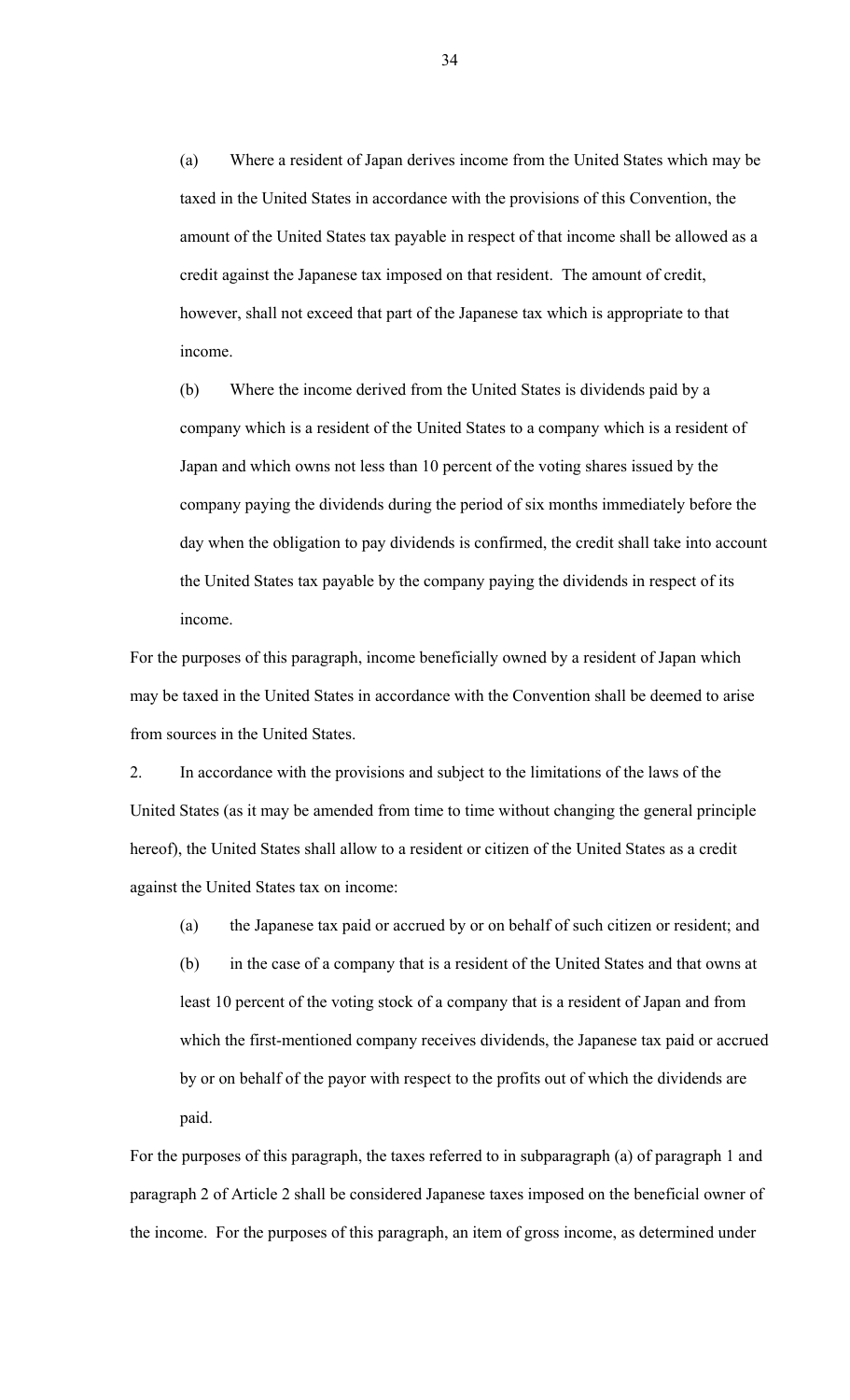the laws of the United States, derived by a resident of the United States that, under this Convention, may be taxed in Japan shall be deemed to be income from sources in Japan.

3. For the purposes of applying the preceding paragraphs of this Article, where the United States taxes, in accordance with paragraph 4 of Article 1, a citizen, or a former citizen or longterm resident, of the United States who is a resident of Japan:

(a) Japan shall take into account for the purposes of computing the credit to be allowed under paragraph 1 only the amount of tax that the United States may impose on income under the provisions of this Convention that is derived by a resident of Japan who is neither a citizen, nor a former citizen nor long-term resident, of the United States;

(b) for the purposes of computing the United States tax on income referred to in subparagraph (a), the United States shall allow as a credit against the United States tax the Japanese tax after the credit referred to in that subparagraph; the credit so allowed shall not reduce the portion of the United States tax that is creditable against the Japanese tax in accordance with that subparagraph; and

(c) for the exclusive purpose of allowing the credit by the United States provided for under subparagraph (b), income referred to in subparagraph (a) shall be deemed to arise in Japan to the extent necessary to allow the United States to grant the credit provided for in subparagraph (b).

### **ARTICLE 24**

1. Nationals of a Contracting State shall not be subjected in the other Contracting State to any taxation or any requirement connected therewith, which is other or more burdensome than the taxation and connected requirements to which nationals of that other Contracting State in the same circumstances, in particular with respect to taxation on worldwide income, are or may be subjected. The provisions of this paragraph shall also apply to persons who are not residents of one or both of the Contracting States.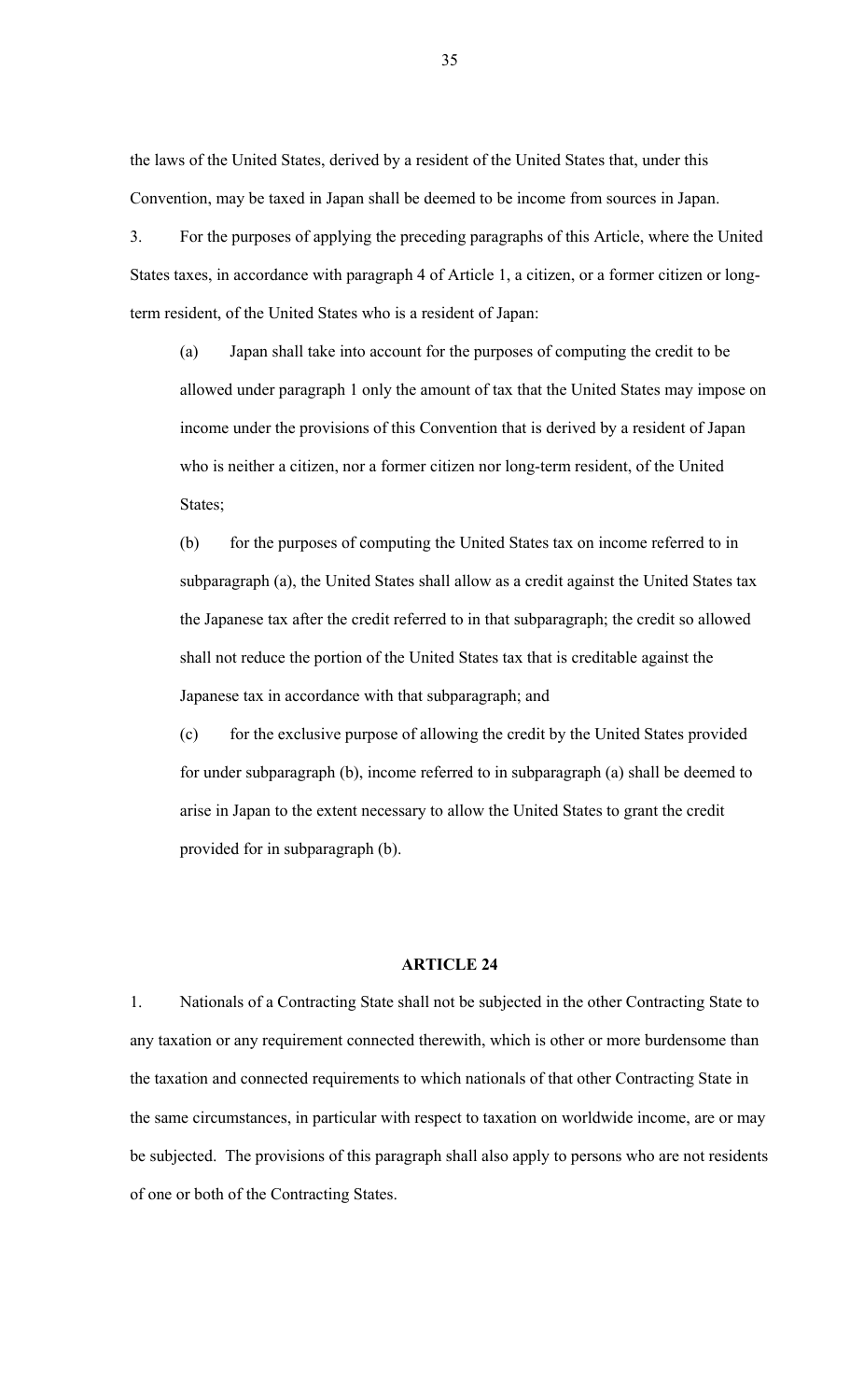2. The taxation on a permanent establishment which an enterprise of a Contracting State has in the other Contracting State shall not be less favorably levied in that other Contracting State than the taxation levied on enterprises of that other Contracting State carrying on the same activities. The provisions of this paragraph shall not be construed as obliging a Contracting State to grant to residents of the other Contracting State any personal allowances, reliefs and reductions for taxation purposes on account of civil status or family responsibilities which it grants to its own residents.

3. Except where the provisions of paragraph 1 of Article 9, paragraph 8 of Article 11, paragraph 4 of Article 12, or paragraph 3 of Article 21 apply, interest, royalties and other disbursements paid by a resident of a Contracting State to a resident of the other Contracting State shall, for the purposes of determining the taxable profits of the first-mentioned resident, be deductible under the same conditions as if they had been paid to a resident of the firstmentioned Contracting State. Similarly, any debts of a resident of a Contracting State to a resident of the other Contracting State shall, for the purposes of determining the taxable capital of the first-mentioned resident, be deductible under the same conditions as if they had been contracted to a resident of the first-mentioned Contracting State.

4. Enterprises of a Contracting State, the capital of which is wholly or partly owned or controlled, directly or indirectly, by one or more residents of the other Contracting State, shall not be subjected in the first-mentioned Contracting State to any taxation or any requirement connected therewith which is other or more burdensome than the taxation and connected requirements to which other similar enterprises of the first-mentioned Contracting State are or may be subjected.

5. Nothing in this Article shall be construed as preventing either Contracting State from imposing a tax as described in paragraph 9 of Article 10 or paragraph 10 of Article 11.

6. The provisions of this Article shall, notwithstanding the provisions of Article 2 and subparagraph (d) of paragraph 1 of Article 3, apply to taxes of every kind and description imposed by a Contracting State or a political subdivision or local authority thereof.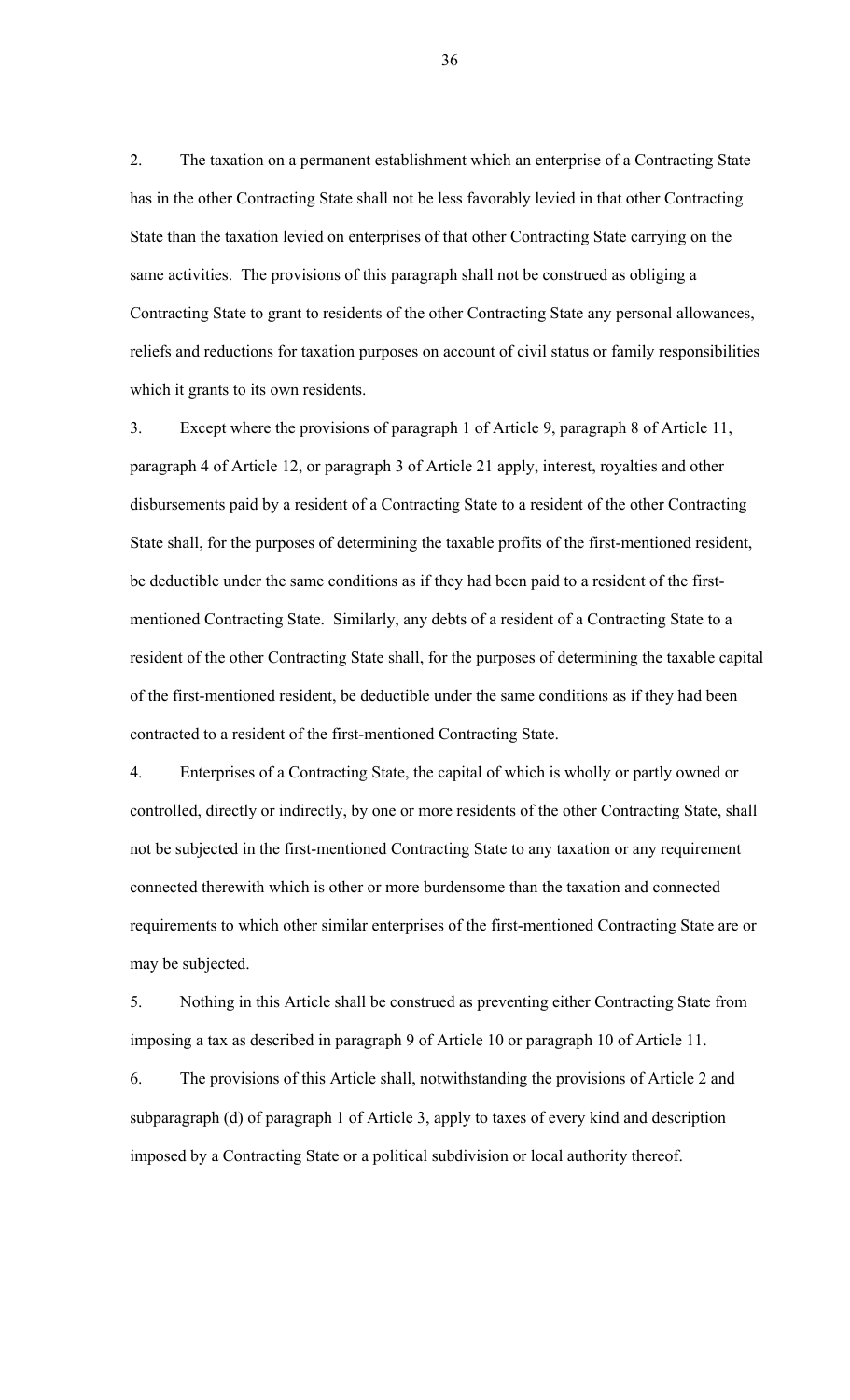### **ARTICLE 25**

1. Where a person considers that the actions of one or both of the Contracting States result or will result for him in taxation not in accordance with the provisions of this Convention, he may, irrespective of the remedies provided by the domestic law of those Contracting States, present his case to the competent authority of the Contracting State of which he is a resident or, if his case comes under paragraph 1 of Article 24, to that of the Contracting State of which he is a national. The case must be presented within three years from the first notification of the action resulting in taxation not in accordance with the provisions of the Convention.

2. The competent authority shall endeavor, if the objection appears to it to be justified and if it is not itself able to arrive at a satisfactory solution, to resolve the case by mutual agreement with the competent authority of the other Contracting State, with a view to the avoidance of taxation which is not in accordance with the provisions of this Convention. Any agreement reached shall be implemented notwithstanding any time limits or other procedural limitations in the domestic law of the Contracting States, except such limitations as apply for the purposes of giving effect to such an agreement.

3. The competent authorities of the Contracting States shall endeavor to resolve by mutual agreement any difficulties or doubts arising as to the interpretation or application of this Convention. In particular the competent authorities of the Contracting States may agree:

(a) to the same attribution of income, deductions, credits, or allowances of an enterprise of a Contracting State to its permanent establishment situated in the other Contracting State;

(b) to the same allocation of income, deductions, credits, or allowances between persons;

(c) to the settlement of conflicting application of the Convention, including conflicts regarding:

(i) the characterization of particular items of income;

(ii) the characterization of persons;

(iii) the application of source rules with respect to particular items of income; and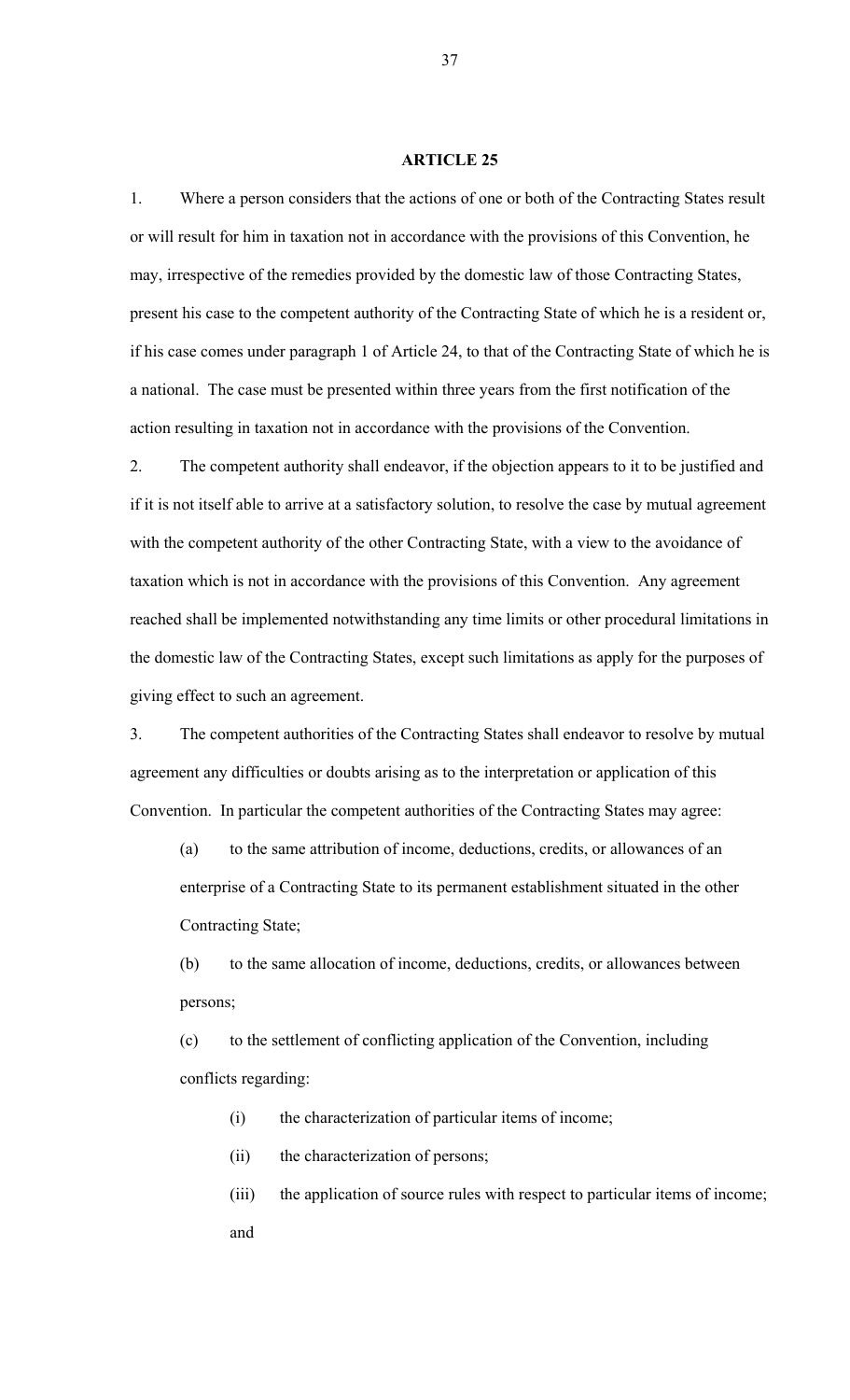- (iv) the meaning of any term used in the Convention; and
- (d) to advance pricing arrangements.

They may also consult together for the elimination of double taxation in cases not provided for in the Convention.

4. The competent authorities of the Contracting States may communicate with each other directly for the purposes of reaching an agreement in the sense of the preceding paragraphs of this Article.

#### **ARTICLE 26**

1. The competent authorities of the Contracting States shall exchange such information as is relevant for carrying out the provisions of this Convention or of the domestic law of the Contracting States concerning taxes of every kind and description imposed by a Contracting State insofar as the taxation thereunder is not contrary to the provisions of the Convention. The exchange of information is not restricted by paragraph 1 of Article 1. If specifically requested by the competent authority of a Contracting State, the competent authority of the other Contracting State shall provide information under this Article in the form of authenticated copies of original documents (including books, papers, statements, records, accounts, and writings).

2. Any information received under paragraph 1 by a Contracting State shall be treated as secret in the same manner as information obtained under the domestic law of that Contracting State and shall be disclosed only to persons or authorities (including courts and administrative bodies) involved in the assessment, collection or administration of, the enforcement or prosecution in respect of, or the determination of appeals in relation to, the taxes referred to in the first sentence of paragraph 1, or to supervisory bodies, and only to the extent necessary for those persons, authorities or supervisory bodies to perform their respective responsibilities. Such persons, authorities or supervisory bodies shall use the information only for the purposes of discharging such responsibilities. They may disclose the information in public court proceedings or in judicial decisions.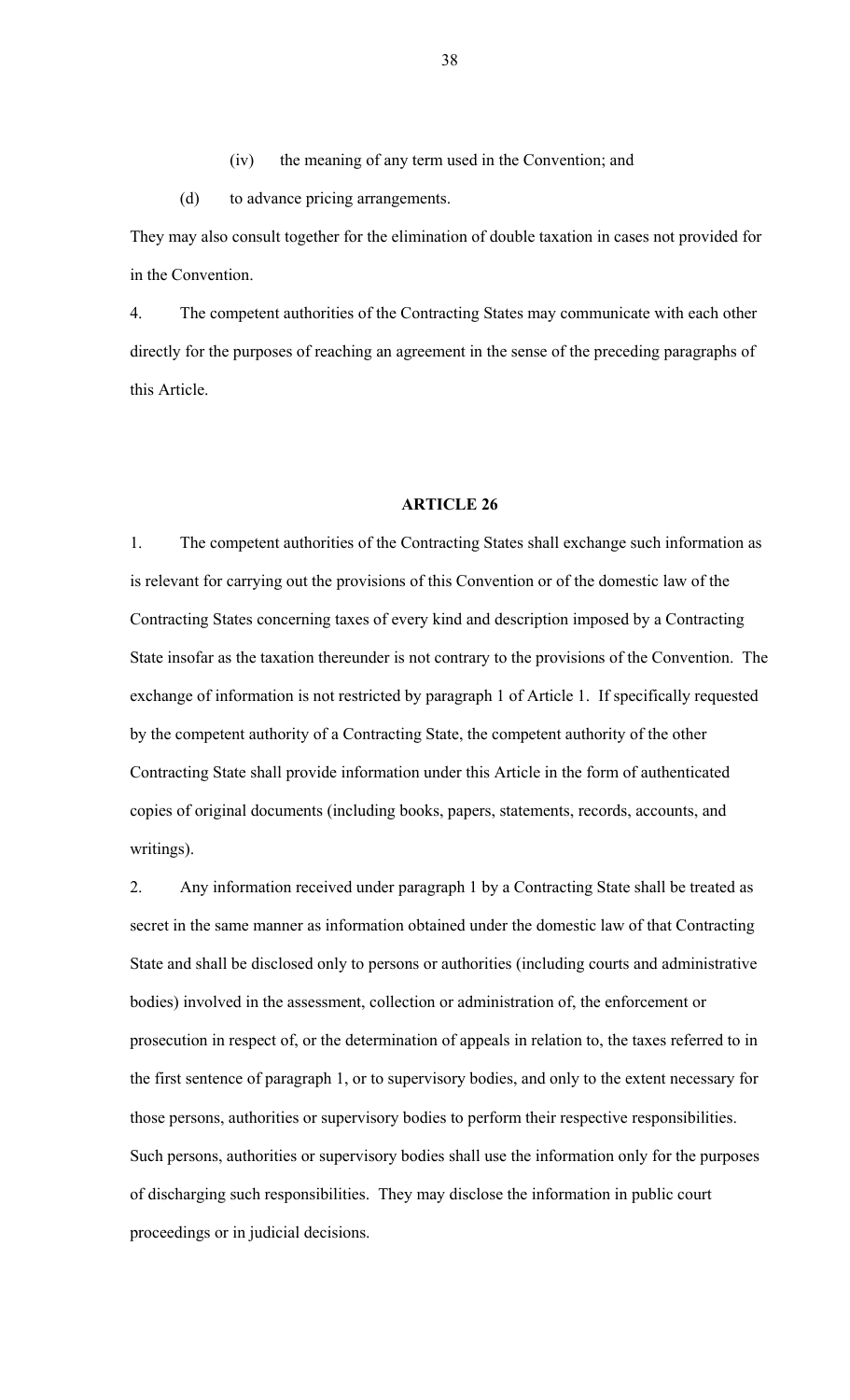3. In no case shall the provisions of the preceding paragraphs of this Article be construed so as to impose on a Contracting State the obligation:

(a) to carry out administrative measures at variance with the laws and administrative practice of that or of the other Contracting State;

(b) to supply information which is not obtainable under the laws or in the normal course of the administration of that or of the other Contracting State;

(c) to supply information which would disclose any trade, business, industrial, commercial or professional secret or trade process, or information, the disclosure of which would be contrary to public policy (ordre public).

4. In order to effectuate the exchange of information as provided in paragraph 1, each Contracting State shall take necessary measures, including legislation, rule-making, or administrative arrangement, to ensure that its competent authority has sufficient powers under its domestic law to obtain information for the exchange of information regardless of whether that Contracting State may need such information for purposes of its own tax.

5. The provisions of this Article shall, notwithstanding the provisions of Article 2 and subparagraph (d) of paragraph 1 of Article 3, apply to taxes of every kind and description imposed by a Contracting State insofar as the taxation thereunder is not contrary to the provisions of this Convention.

#### **ARTICLE 27**

1. Each of the Contracting States shall endeavor to collect such taxes imposed by the other Contracting State as will ensure that any exemption or reduced rate of tax granted under this Convention by that other Contracting State shall not be enjoyed by persons not entitled to such benefits. The Contracting State making such collections shall be responsible to the other Contracting State for the sums thus collected.

2. In no case shall the provisions of paragraph 1 be construed so as to impose upon either of the Contracting States endeavoring to collect the taxes the obligation to carry out administrative measures at variance with the laws and administrative practice of that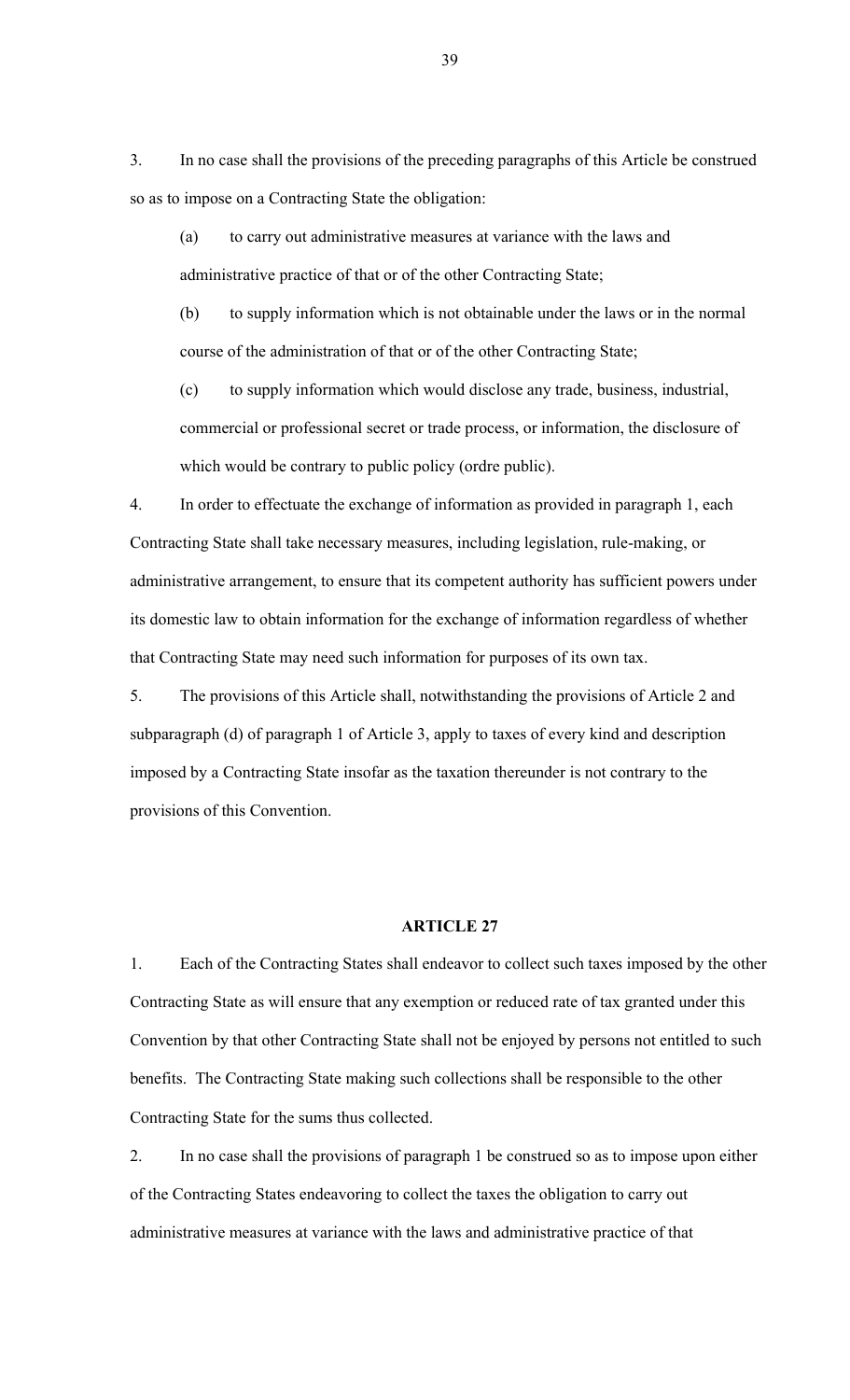Contracting State or which would be contrary to the public policy (ordre public) of that Contracting State.

#### **ARTICLE 28**

Nothing in this Convention shall affect the fiscal privileges of members of diplomatic missions or consular posts under the general rules of international law or under the provisions of special agreements.

#### **ARTICLE 29**

If a Contracting State considers that a substantial change in the laws relevant to this Convention has been or will be made in the other Contracting State, the first-mentioned Contracting State may make a request to that other Contracting State in writing for consultations with a view to determining the possible effect of such change on the balance of benefits provided by the Convention and, if appropriate, to amending the provisions of the Convention to arrive at an appropriate balance of benefits. The requested Contracting State shall enter into consultations with the requesting Contracting State within three months from the date on which the request is received by the requested Contracting State.

## **ARTICLE 30**

1. This Convention shall be subject to ratification, and the instruments of ratification shall be exchanged as soon as possible. It shall enter into force on the date of the exchange of instruments of ratification.

2. This Convention shall be applicable:

- (a) in Japan:
	- (i) with respect to taxes withheld at source: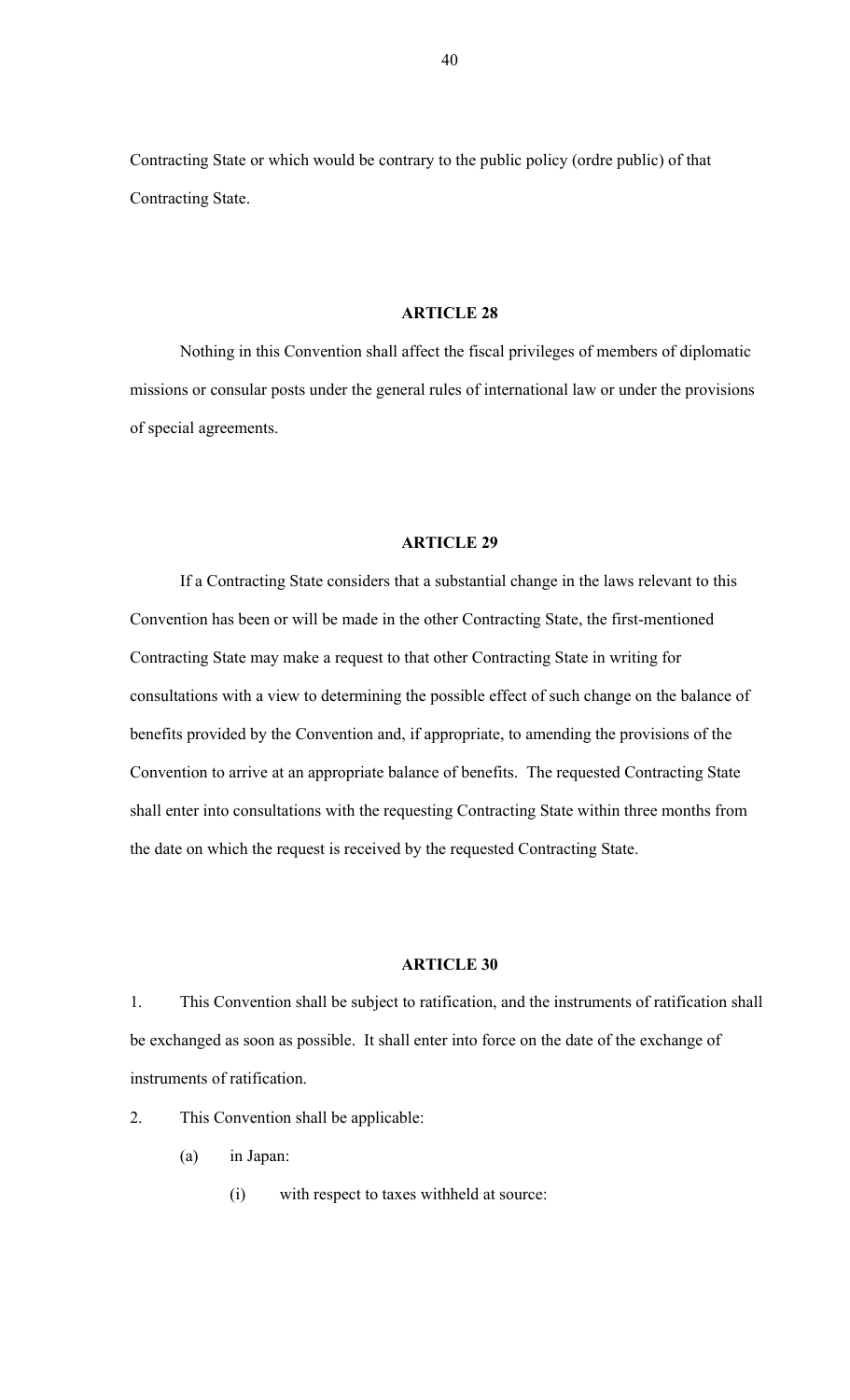(aa) for amounts taxable on or after July 1 of the calendar year in which the Convention enters into force, if the Convention enters into force before April 1 of a calendar year; or

(bb) for amounts taxable on or after January 1 of the calendar year next following the year in which the Convention enters into force, if the Convention enters into force after March 31 of a calendar year; and

(ii) with respect to taxes on income which are not withheld at source and the enterprise tax, as regards income for any taxable year beginning on or after January 1 of the calendar year next following that in which the Convention enters into force; and

(b) in the United States:

(i) with respect to taxes withheld at source:

(aa) for amounts paid or credited on or after July 1 of the calendar year in which the Convention enters into force, if the Convention enters into force before April 1 of a calendar year; or

(bb) for amounts paid or credited on or after January 1 of the calendar year next following the date on which the Convention enters into force, if the Convention enters into force after March 31 of a calendar year; and

(ii) with respect to other taxes, for taxable periods beginning on or after January 1 of the calendar year next following the date on which the Convention enters into force.

3. Notwithstanding the entry into force of this Convention, an individual who was entitled to the benefits of Article 19 or 20 of the Convention between the United States of America and Japan for the Avoidance of Double Taxation and the Prevention of Fiscal Evasion with respect to Taxes on Income, signed on March 8, 1971 (hereinafter referred to as "the prior Convention") at the time of the entry into force of this Convention shall continue to be entitled to such benefits until such time as the individual would cease to be entitled to such benefits if the prior Convention remained in force.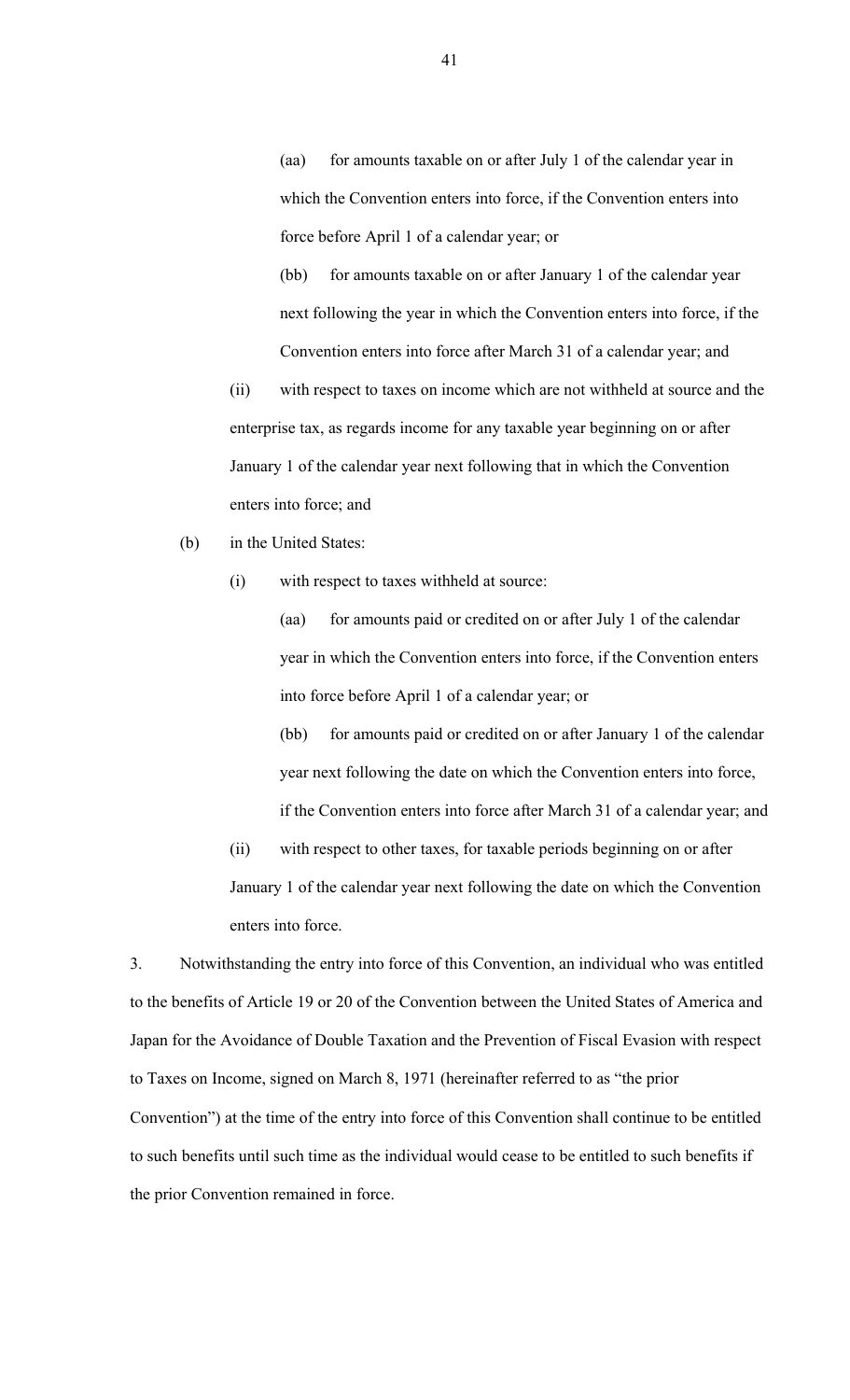4. The prior Convention shall cease to have effect in relation to any tax from the date on which this Convention has effect in relation to that tax in accordance with paragraphs 1 and 2. Notwithstanding the preceding provisions of this paragraph, where any person entitled to benefits under the prior Convention would have been entitled to greater benefits thereunder than under this Convention, the prior Convention shall, at the election of such person, continue to have effect in its entirety for the period of twelve months from the date on which the provisions of this Convention otherwise would have effect under paragraph 2. The prior Convention shall terminate on the last date on which it has effect in relation to any tax in accordance with the preceding provisions of this paragraph.

## **ARTICLE 31**

This Convention shall remain in force until terminated by a Contracting State. Either Contracting State may terminate the Convention after the expiration of a period of five years from the date of its entry into force, by giving to the other Contracting State, through the diplomatic channel, six months prior written notice of termination. In such event, the Convention shall cease to have effect:

(a) in Japan:

(i) with respect to taxes withheld at source, for amounts taxable on or after January 1 of the calendar year next following the expiration of the six month period; and

(ii) with respect to taxes on income which are not withheld at source and the enterprise tax, as regards income for any taxable year beginning on or after January 1 of the calendar year next following the expiration of the six month period; and

(b) in the United States:

(i) with respect to taxes withheld at source, for amounts paid or credited on or after January 1 of the calendar year next following the expiration of the six month period; and